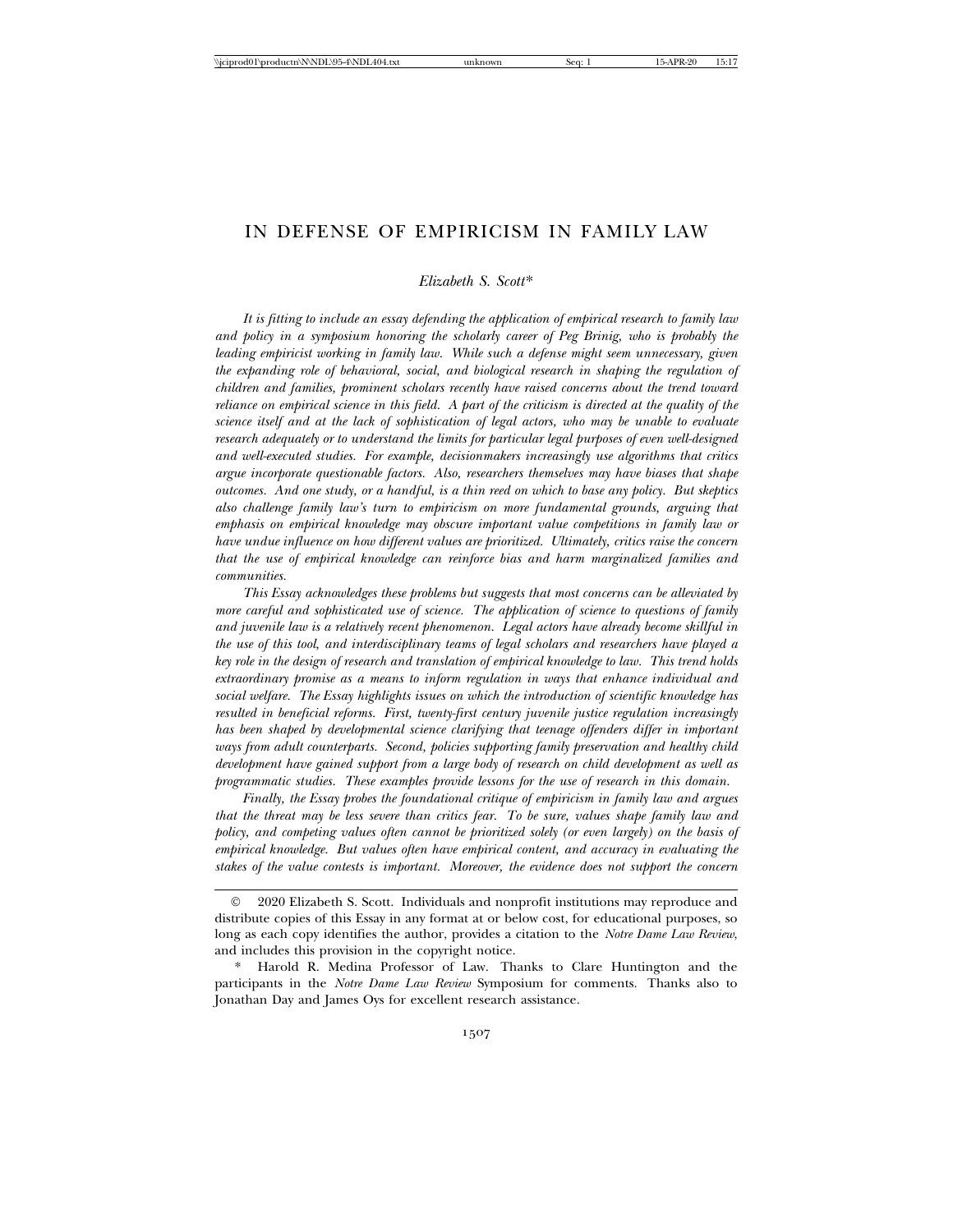*that answers offered by empirical studies will be given undue weight in values competitions. The likely alternative—reliance on conventional wisdom and assumptions about the world—is usually inferior as a basis of policy and possibly more likely to result in biased calculations harmful to marginalized families.*

|  | I. EVALUATING THE CHALLENGES OF EMPIRICAL SCIENCE IN      |  |
|--|-----------------------------------------------------------|--|
|  |                                                           |  |
|  |                                                           |  |
|  | B. Legal Actors as Consumers: Problems of Translation and |  |
|  |                                                           |  |
|  |                                                           |  |
|  | II. EMPIRICAL RESEARCH AT WORK: TWO CASE STUDIES  1524    |  |
|  | A. A Developmental Model of Juvenile Justice Reform  1524 |  |
|  |                                                           |  |
|  | III. EMPIRICAL FAMILY LAW AND VALUE COMPETITION  1531     |  |
|  |                                                           |  |

#### **INTRODUCTION**

It seems very appropriate to reflect on the expanding role of empirical research in family law and policy in a symposium honoring the scholarship and career of Peg Brinig, who is probably the leading empiricist working in this field.1 Empirical research has played an increasingly prominent role in family law and affiliated fields such as youth crime regulation in recent years, due to the work of Brinig and others. Whereas in an earlier era, courts and regulators relied on common sense and intuition about family life and child development ("any parent knows"),<sup>2</sup> increasingly lawmakers turn to scientific studies to support assumptions about children's needs, adolescent decision-

<sup>1</sup> Brinig is a model interdisciplinary scholar. She is trained as a lawyer and as an economist, and she has also collaborated with a variety of scholars, including sociologists, economists, and legal scholars. *See* Douglas W. Allen & Margaret Brinig, *Child Support Guidelines and Divorce Incentives*, 32 INT'L REV. L. & ECON. 309 (2012); Douglas W. Allen & Margaret Brinig, *Do Joint Parenting Laws Make Any Difference?*, 8 J. EMPIRICAL LEGAL STUD. 304 (2011) [hereinafter Allen & Brinig, *Do Joint Parenting Laws*]; Margaret F. Brinig & Marsha Garrison, *Getting Blood from Stones: Results and Policy Implications of an Empirical Investigation of Child Support Practice in St. Joseph County, Indiana Paternity Actions*, 56 FAM. CT. REV. 521 (2018); Margaret F. Brinig & Steven L. Nock, *Legal Status and Effects on Children*, 5 U. ST. THOMAS L.J. 548 (2008); Margaret F. Brinig & Steven L. Nock, *The One-Size-Fits-All Family*, 49 SANTA CLARA L. REV. 137 (2009).

<sup>2</sup> Miller v. Alabama, 567 U.S. 460, 471 (2012) (quoting Roper v. Simmons, 543 U.S. 551, 569 (2005)); *see* Parham v. J.R., 442 U.S. 584, 602–03 (1979) ("[P]ages of human experience . . . teach that parents generally do act in the child's best interests."); *see also* Clare Huntington, Essay, *The Empirical Turn in Family Law*, 118 COLUM. L. REV. 227, 237–38 (2018) (discussing the earlier era's reliance on "perceived common sense" rather than empirical support).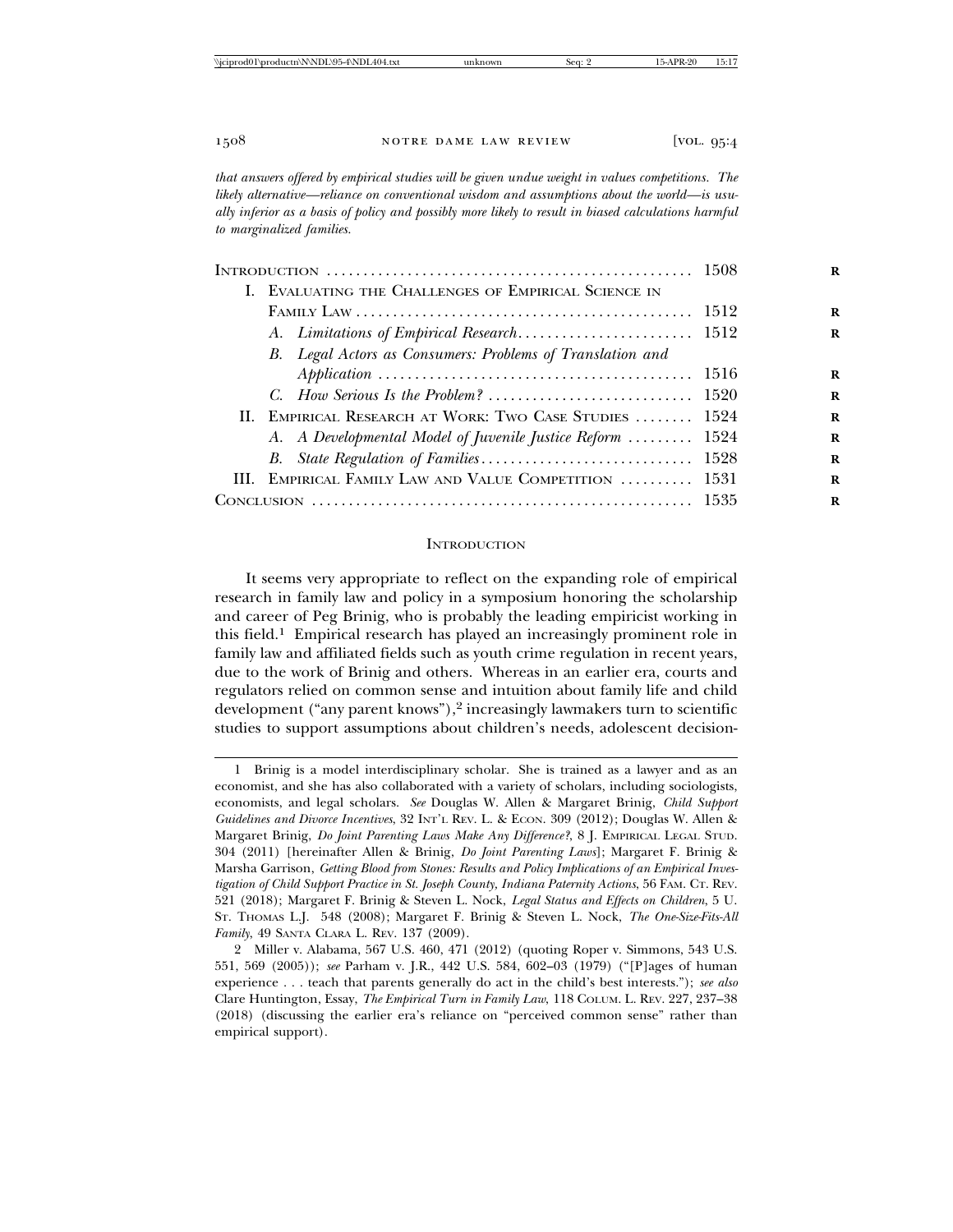making, and family form to guide the formulation of law and policy.3 Some studies have focused directly on family law issues and the impact of particular reforms,<sup>4</sup> but lawmakers have also drawn on general child development and other research to inform law and policy.5 This trend toward employing science has been critically important in some domains. For example, research evidence showing that children raised by same-sex parents fared as well as children in families with opposite-sex parents played a crucial role in litigation establishing the right of same-sex couples to marry.6 More broadly, recent juvenile justice reforms have been heavily influenced by research on social and biological development,<sup>7</sup> and research on early child development has begun to influence the formulation of policies to support families.<sup>8</sup>

Lawmakers and scholars have generally embraced the trend toward scientifically informed family law,<sup>9</sup> but in recent years, prominent scholars,

4 *See, e.g.*, Allen & Brinig, *Do Joint Parenting Laws*, *supra* note 1.

5 For discussion of the application of research on adolescent development to youth justice policy, see *infra* Section II.A.

7 *See* discussion *infra* Section II.A; *see also* NAT'L RESEARCH COUNCIL, REFORMING JUVE-NILE JUSTICE: A DEVELOPMENTAL APPROACH (Richard J. Bonnie et al. eds., 2013); ELIZABETH S. SCOTT & LAURENCE STEINBERG, RETHINKING JUVENILE JUSTICE 89-119 (2008) (advocating that juvenile crime regulation be formulated in a developmental framework and describing evidence of the trend).

8 *See* Clare Huntington & Elizabeth S. Scott, *Conceptualizing Legal Childhood in the Twenty-First Century*, 118 MICH. L. REV. (forthcoming 2020); *infra* text accompanying notes 129–31.

9 *See* Sanford L. Braver et al., *A Randomized Comparative Effectiveness Trial of Two Court-Connected Programs for High-Conflict Families*, 54 FAM. CT. REV. 349 (2016); Huntington, *supra* note 2, at 240–66; Huntington & Scott, *supra* note 8, at 6; Ross A. Thompson, *Bridging Developmental Neuroscience and the Law: Child-Caregiver Relationships*, 63 HASTINGS L.J. 1443 (2012). The deployment of developmental and other social science research in youth crime regulation has received broad support across a range of issues. *See infra* Section II.A; *see also* Jason P. Nance, *Students, Police, and the School-to-Prison Pipeline*, 93 WASH. U. L. REV. 919 (2016).

<sup>3</sup> *See* Bisbing v. Bisbing, 166 A.3d 1155, 1166–70 (N.J. 2017) (citing extensive social science research in deciding what rule a trial court should apply in determining whether relocation is in the best interest of the child). Much research on adolescent development has found its way into opinions dealing with interrogation and sentencing of juveniles. *See Miller*, 567 U.S. at 471, 472 n.5 ("The evidence presented to us in these cases indicates that the science and social science supporting *Roper*'s and *Graham*'s conclusions have become even stronger."); J.D.B. v. North Carolina, 564 U.S. 261, 273 n.5 (2011) ("Although citation to social science and cognitive science authorities is unnecessary to establish these commonsense propositions, the literature confirms what experience bears out."); *infra* Section II.A. Courts also invoke research in deciding cases, drawing on social science in custody disputes. *See infra* text accompanying notes 32–41 (discussing parental alienation syndrome).

<sup>6</sup> *See* DeBoer v. Snyder, 973 F. Supp. 2d 757, 760–61 (E.D. Mich. 2014), *rev'd*, 772 F.3d 388 (6th Cir. 2014), *rev'd sub nom.* Obergefell v. Hodges, 135 S. Ct. 2584 (2015); Perry v. Schwarzenegger, 704 F. Supp. 2d 921, 935 (N.D. Cal. 2010), *aff'd sub nom.* Perry v. Brown, 671 F.3d 1052 (9th Cir. 2012), *vacated and remanded sub nom.* Hollingsworth v. Perry, 570 U.S. 693 (2013). See Huntington, *supra* note 2, at 241–49 for a discussion of the significant role empirical research played in the same-sex marriage debate.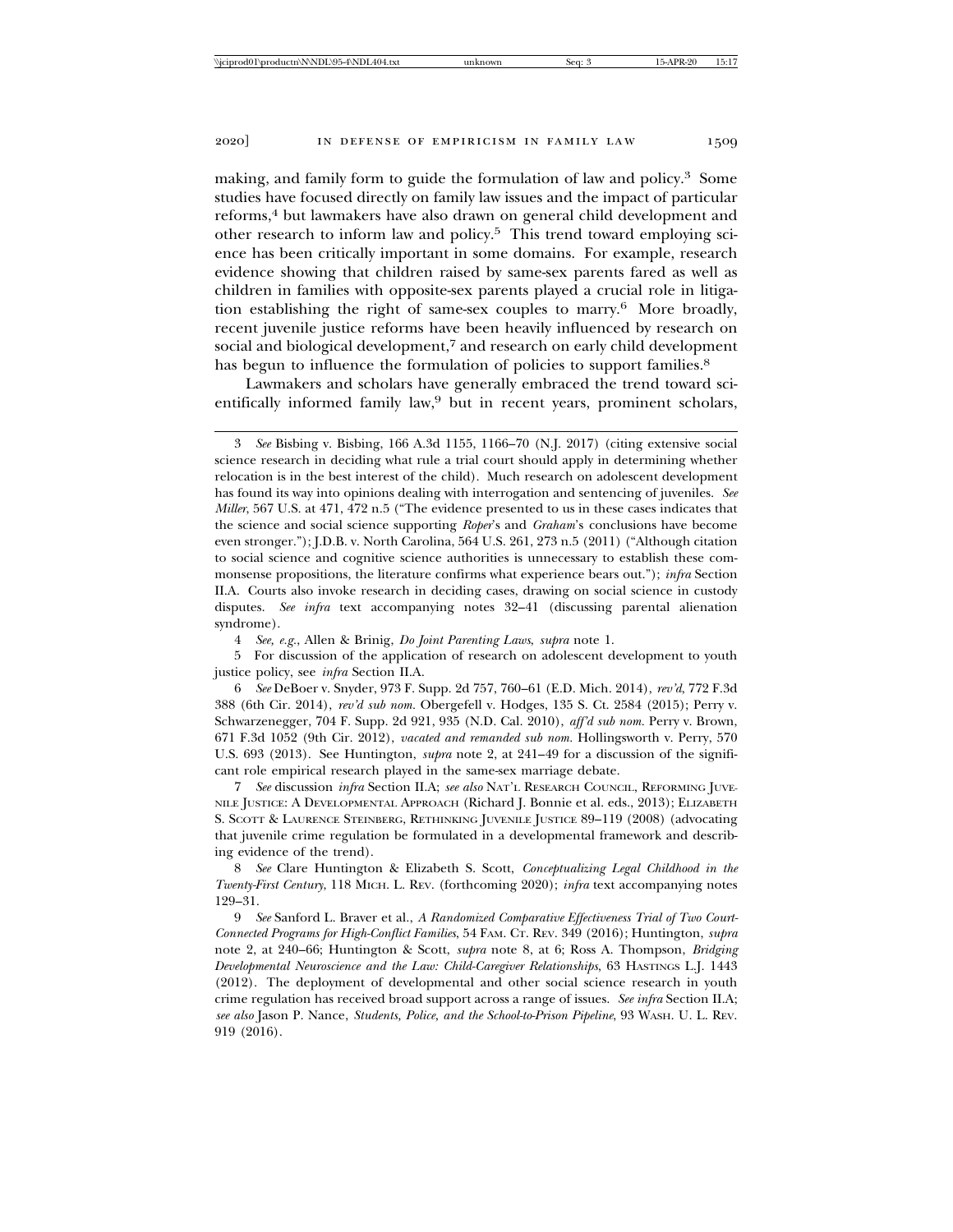including Brinig herself, have raised concerns about the trend.10 A part of the criticism is directed at the quality of research sometimes used in this context. Research design may be flawed and researchers may have biases that shape outcomes.<sup>11</sup> Critics have aptly described some research as "junk science"; for example, studies of "parental alienation syndrome" have been discredited but continue to be invoked in divorce custody proceedings.12 Further, legal advocates are charged with deploying research findings selectively in service of their litigation or policy goals.13 Moreover, courts and other legal actors sometimes lack the sophistication necessary to evaluate the quality of research or to understand the limits of even well-designed and wellexecuted studies for particular legal purposes.<sup>14</sup> Solid research about developmental trends across an age span, for example, may be unhelpful when applied to individuals.15 And one study, or a handful, is a thin reed on which to base any rule or policy.16

Skeptics also challenge family law's turn to empiricism on more fundamental grounds. Most recently, Clare Huntington, while generally applauding the "empirical turn in family law,"17 has argued that emphasis on empirical knowledge leads to a focus on outcomes that tends to obscure the extent to which policy debates are about contested values.<sup>18</sup> In these important debates, she and others argue empirical knowledge is of limited utility in assisting us to prioritize competing values and giving undue weight to empirics can distort the values debate.19 Ultimately, critics raise the concern that

12 *See infra* notes 32–41 and accompanying text.

13 *See, e.g.*, Richard A. Posner, *Foreword: A Political Court*, 119 HARV. L. REV. 32, 64–65 (2005) (criticizing the *Roper* Court for ignoring the "rich statistical literature on the deterrent effect of capital punishment"); *see also* Emery et al., *supra* note 10, at 138–39.

14 *See infra* Section I.B.

15 *See* David L. Faigman et al., *Group to Individual (G2i) Inference in Scientific Expert Testimony*, 81 U. CHI. L. REV. 417 (2014).

16 *See infra* text accompanying notes 64–67.

- 17 Huntington, *supra* note 2, at 231.
- 18 *See id.* at 281–91.

19 Huntington has recently argued this point forcefully. *See id.* at 289. But others have also underscored that value contests that cannot be resolved empirically are at the heart of many family law debates. Robert Mnookin famously offered an early articulation. *See* Robert H. Mnookin, *Child-Custody Adjudication: Judicial Functions in the Face of Indeterminacy*, LAW & CONTEMP. PROBS., Summer 1975, at 226, 230 (1975) (explaining that custody decision is indeterminate because of a lack of consensus about values); *id.* at 260 ("Deciding what is best for a child poses a question no less ultimate than the purposes and values of life itself.").

<sup>10</sup> Margaret F. Brinig, *Empirical Work in Family Law*, 2002 U. ILL. L. REV. 1083, 1084; *see also* Robert E. Emery et al., *"Bending" Evidence for a Cause: Scholar-Advocacy Bias in Family Law*, 54 FAM. CT. REV. 134 (2016); Huntington, *supra* note 2, at 232; Sarah H. Ramsey & Robert F. Kelly, *Using Social Science Research in Family Law Analysis and Formation: Problems and Prospects*, 3 S. CAL. INTERDISC. L.J. 631, 643–45 (1994).

<sup>11</sup> *See infra* Section I.A.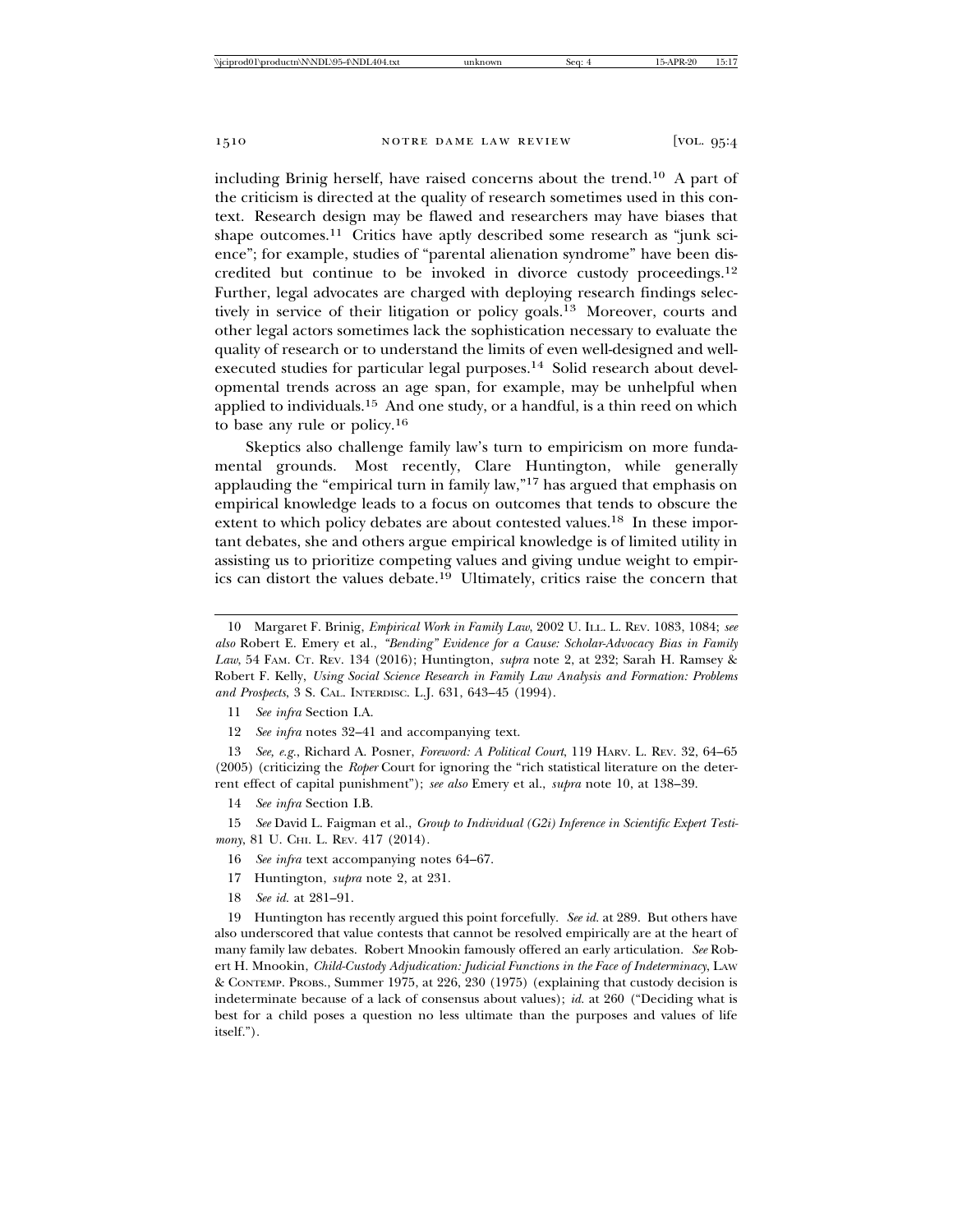the use of empirical knowledge can reinforce bias and harm marginalized families and communities.20

This Essay acknowledges these criticisms but suggests that many concerns can be alleviated by more careful and sophisticated use of science. The application of science to questions of family and juvenile law is a relatively recent phenomenon. Legal actors are becoming more skillful in the use of this tool, which holds extraordinary promise as a means to inform decisionmaking and regulation in a way that enhances individual and social welfare. Moreover, scholars and researchers increasingly have formed interdisciplinary teams to design studies and translate research findings to legal actors.<sup>21</sup> The scholarly critique itself is evidence that legal actors are becoming more sophisticated consumers who are better able to evaluate research and apply it to family law and policy. And the adversary process itself exposes weaknesses in scientific evidence. Consider the litigation over same-sex marriage; ultimately, the solid research supporting same-sex parents triumphed in the courts over the flimsy studies offered by opponents.22

The Essay highlights issues on which the introduction of scientific knowledge has resulted in key beneficial reforms; these examples clarify some characteristics of the research most useful in this context. First, twenty-first century juvenile justice regulation increasingly has been shaped by developmental science clarifying that teenage offenders differ in important ways from their adult counterparts.<sup>23</sup> Second, policies supporting family preservation and healthy child development are supported by a large body of research on child development indicating the importance for child wellbeing of stable parent-child relationships.<sup>24</sup> This research has been invoked by scholars defending parental rights of marginalized families.25 Also, longitudinal research on fragile families, together with programmatic studies, has been influential in supporting early childhood programs.26 These examples suggest that the empirical work most useful in informing legal policy typically includes research that has *not* been undertaken primarily for that purpose, together with studies examining legally relevant issues. It also suggests that lawmakers' confidence in research should be directly correlated with its depth and range.

24 *See* Huntington & Scott, *supra* note 8, at 68.

<sup>20</sup> Huntington, *supra* note 2, at 293–95. State and local child protective authorities are beginning to make use of algorithms that attempt to predict the likelihood of child mistreatment. For a discussion of the use of predictive analytics in child welfare, see *infra* notes 68–72 and accompanying text.

<sup>21</sup> *See infra* text accompanying notes 79–90.

<sup>22</sup> *See* Obergefell v. Hodges, 135 S. Ct. 2584, 2600 (2015); *see also* Perry v. Schwarzenegger, 704 F. Supp. 2d 921, 935 (N.D. Cal. 2010), *aff'd sub nom.* Perry v. Brown, 671 F.3d 1052 (9th Cir. 2012), *vacated and remanded sub nom.* Hollingsworth v. Perry, 570 U.S. 693 (2013).

<sup>23</sup> *See infra* text accompanying notes 100–15.

<sup>25</sup> *See id.* at 67.

<sup>26</sup> *See infra* text accompanying notes 129–32.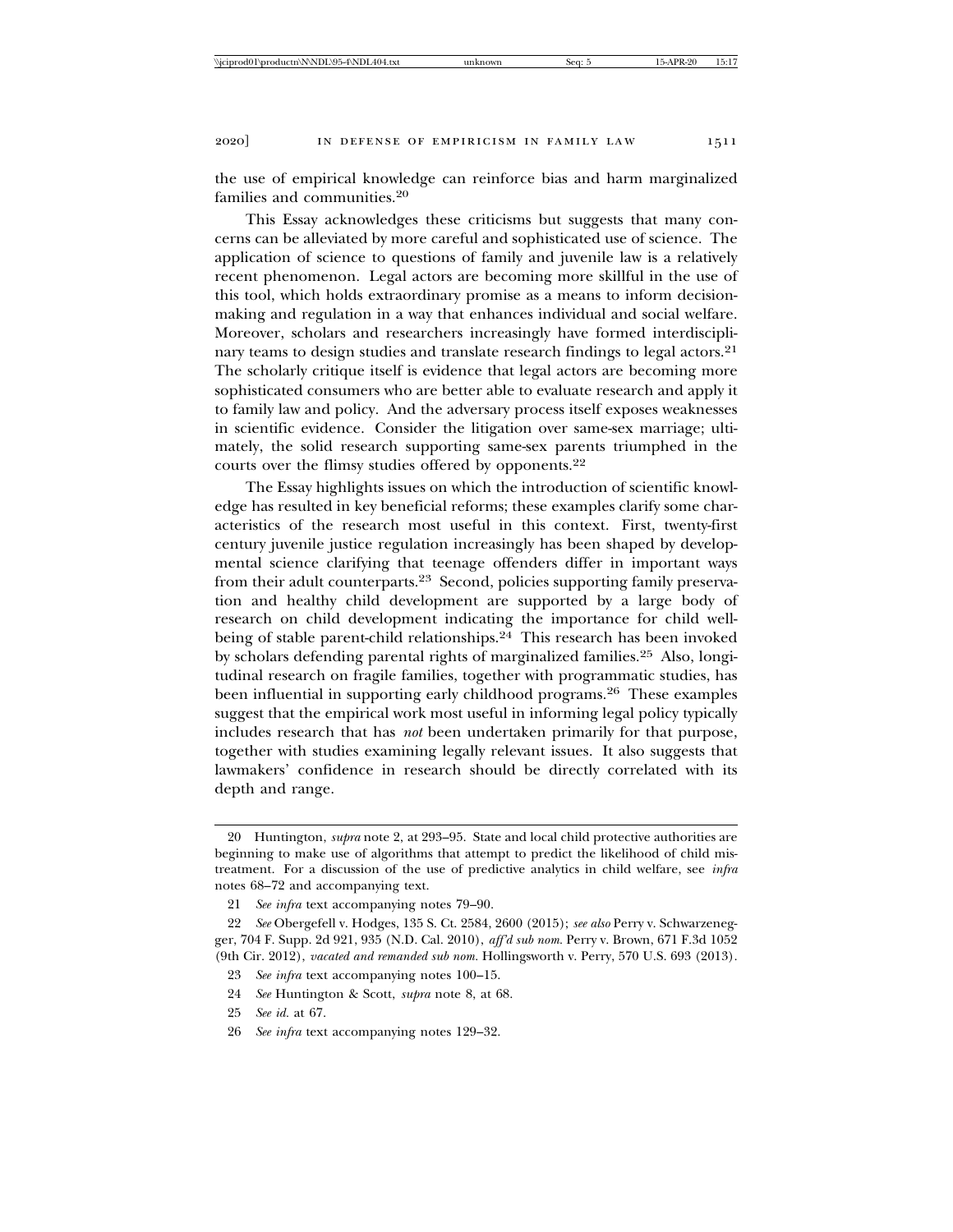Finally, the Essay probes the foundational critique of empiricism in family law and argues that the threat may be less severe than critics fear.27 To be sure, values shape family law and policy and competing values often cannot be prioritized solely (or even largely) on the basis of empirical knowledge. But values often have empirical content, and accuracy in evaluating the stakes of a value contest is critically important. Moreover, the evidence does not support the concern that answers offered by empirical studies will be given undue weight in values competitions. The likely alternative—reliance on conventional wisdom and assumptions about the world—seems almost always to be inferior as a basis of prioritizing values in making decisions and formulating law, and more likely to result in biased calculations harmful to marginalized families.

### I. EVALUATING THE CHALLENGES OF EMPIRICAL SCIENCE IN FAMILY LAW

In general, the application of social science and other empirical research to family and juvenile law has been welcomed by lawmakers and scholars.28 It is well accepted that empirical research is useful in assisting in the construction of law and policy based on an accurate account of relevant conditions and behavior and in promoting the efficient allocation of scarce resources.29 But some observers are uneasy—even scholars like Huntington who generally acknowledge the important and beneficial role of empirical work in family law.30 Much of the concern about the use of empirical research in family law fits in one of two interrelated categories. First, critics sometimes assail the quality of the research itself or question its fit to doctrinal or policy issues. Second, skeptics raise concerns about a more serious problem—the ability of courts and legislatures to evaluate research, understand its limitations, and apply it with the necessary sophistication. This Part briefly evaluates these concerns and assesses the seriousness of the problem.<sup>31</sup>

## *A. Limitations of Empirical Research*

This Section briefly reviews several prominent challenges directed at the application of research studies to family and juvenile law. In some instances, poorly constructed studies have had an important impact on law and decisionmaking. Researcher bias is also a concern, particularly when studies focus directly on specific family law issues or implicate political or ideological

<sup>27</sup> *See infra* Part III.

<sup>28</sup> *See* Huntington & Scott, *supra* note 8, at 21–28 (describing beneficial use of social science research in modern law regulating children).

<sup>29</sup> *Id.*

<sup>30</sup> My coauthored article with Huntington points to this important role. *See id.* Huntington's other work has also drawn heavily on social science research. *See generally* CLARE HUNTINGTON, FAILURE TO FLOURISH: HOW LAW UNDERMINES FAMILY RELATIONSHIPS (2014).

<sup>31</sup> Clare Huntington has provided an excellent review of the various concerns about the use of research in family law. Huntington, *supra* note 2, at 271–95.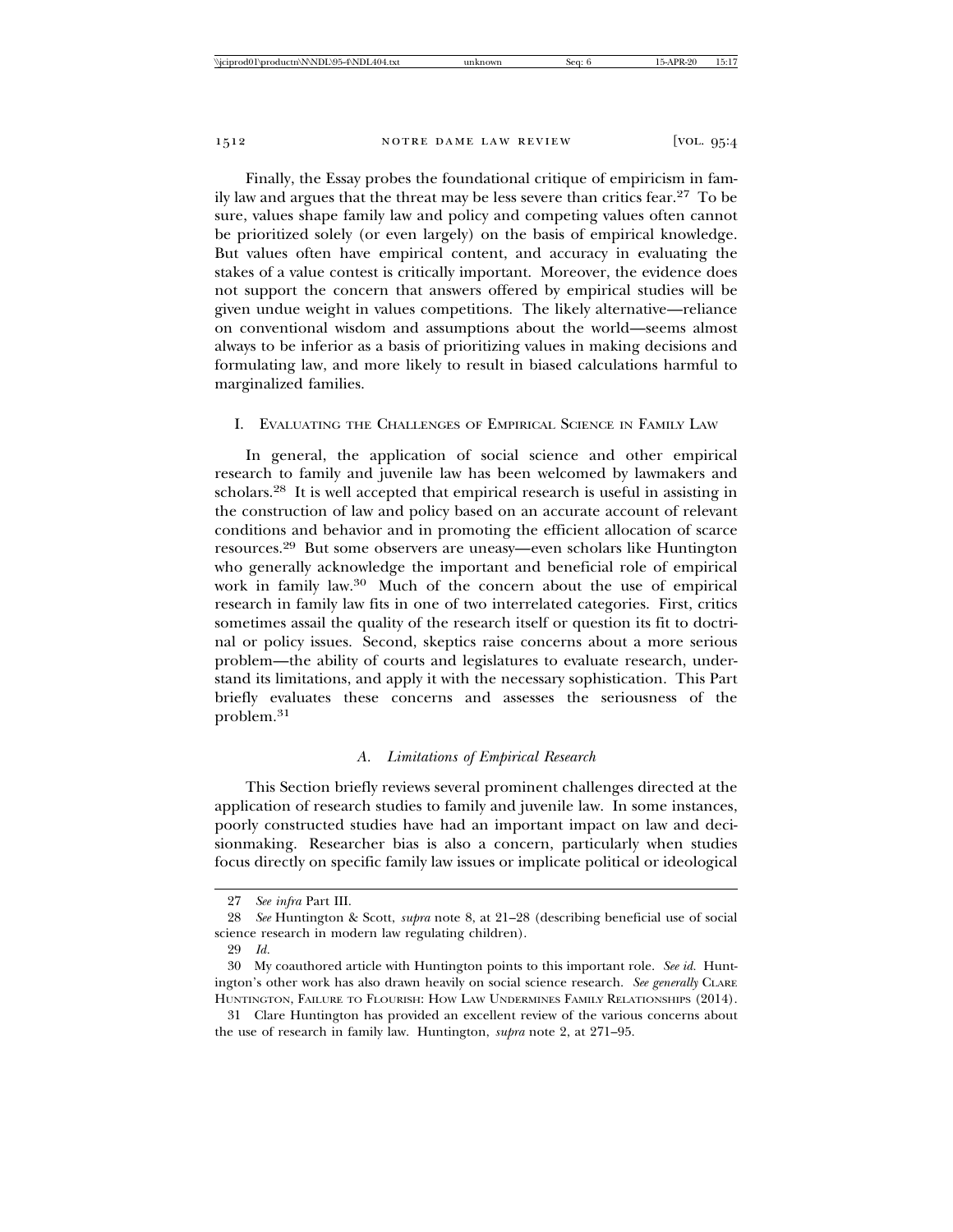values. On the other hand, the findings of research conducted with no policy agenda may be only tangentially relevant to legal questions and are often distorted in translation when applied to law. Finally, the use of algorithms in child protection and juvenile justice has raised alarm recently, in part because the incorporated factors lack transparency and may reinforce bias.

Methodological flaws in many studies that have been influential in family law include very small samples,  $32$  the lack of a control group,  $33$  and sample selection bias.34 Combining all these defects are studies describing "parental alienation syndrome" (PAS), a diagnosis that became prominent in child custody cases in the 1990s.<sup>35</sup> PAS was invented and promulgated by psychologist Richard Gardner, who described a condition in which one parent alienates a child from the other parent, destroying the parent-child relationship and grievously harming the child.<sup>36</sup> Both courts and legislatures embraced the importance of PAS in resolving custody disputes, often pointing to Gardner's research and testimony.37 Although the scientific aura surrounding PAS almost surely contributed to the influence of PAS, Gardner's "research" failed to conform to the most basic methodological requirements of scientific studies. The small sample that formed the basis of his studies consisted of his

33 *See infra* note 39 and accompanying text (discussing the Wallerstein and Kelly study of the impact of divorce on children).

34 *See infra* note 41 and accompanying text (discussing studies of children raised by gay parents).

35 For descriptions and critiques of PAS, see generally Carol S. Bruch, *Parental Alienation Syndrome and Parental Alienation: Getting It Wrong in Child Custody Cases*, 35 FAM. L.Q. 527 (2001); Elizabeth S. Scott & Robert E. Emery, *Gender Politics and Child Custody: The Puzzling Persistence of the Best-Interests Standard*, LAW & CONTEMP. PROBS., no. 1, 2014, at 69; Cheri L. Wood, *The Parental Alienation Syndrome: A Dangerous Aura of Reliability*, 27 LOY. L.A. L. REV. 1367 (1994).

36 *See* RICHARD A. GARDNER, THE PARENTAL ALIENATION SYNDROME (2d ed. 1998); Richard A. Gardner, *Legal and Psychotherapeutic Approaches to the Three Types of Parental Alienation Syndrome Families: When Psychiatry and the Law Join Forces*, CT. REV., Spring 1991, at 14; Richard A. Gardner, *Recent Trends in Divorce and Custody Litigation*, ACAD. F., Summer 1985, at 3.

37 *See, e.g.*, J.F. v. L.F., 694 N.Y.S.2d 592, 599–600 (Fam. Ct. 1999), *aff'd sub nom.* Faneca v. Faneca, 705 N.Y.S.2d 281 (App. Div. 2000); Karen B. v. Clyde M., 574 N.Y.S.2d 267, 271 (Fam. Ct. 1991), *aff'd sub nom.* Karen "PP" v. Clyde "QQ," 602 N.Y.S.2d 709 (App. Div. 1993). Motivated by concern about the harm to children of parental alienation, several states enacted "friendly parent" statutes, which disfavor a parent who has undermined the child's relationship with the other parent. *See, e.g.*, FLA. STAT. ANN. § 61.13(3)(a), (j) (West 2019); VA. CODE ANN. § 20-124.3(6)–(7) (West 2019).

<sup>32</sup> Early legislative advocates for joint custody pointed to supportive studies, ignoring small samples. See Elizabeth Scott & Andre Derdeyn, *Rethinking Joint Custody*, 45 OHIO ST. L.J. 455, 455 n.2 (1984) (describing studies); see also DEBORAH ANNA LUEPNITZ, CHILD CUS-TODY: A STUDY OF FAMILIES AFTER DIVORCE 18 (1982) (eighteen parents with joint-custody arrangements, sixteen custodial mothers, and sixteen custodial fathers); Alice Abarbanel, *Shared Parenting After Separation and Divorce: A Study of Joint Custody*, 49 AM. J. ORTHOPSYCHIA-TRY 320, 320 (1979) (four families); Judith Brown Greif, *Fathers, Children, and Joint Custody*, 49 AM. J. ORTHOPSYCHIATRY 311, 311 (1979) (forty fathers, eight with joint custody); Susan Steinman, *The Experience of Children in a Joint-Custody Arrangement: A Report of a Study*, 51 AM. J. ORTHOPSYCHIATRY 403, 403 (1981) (twenty-four families).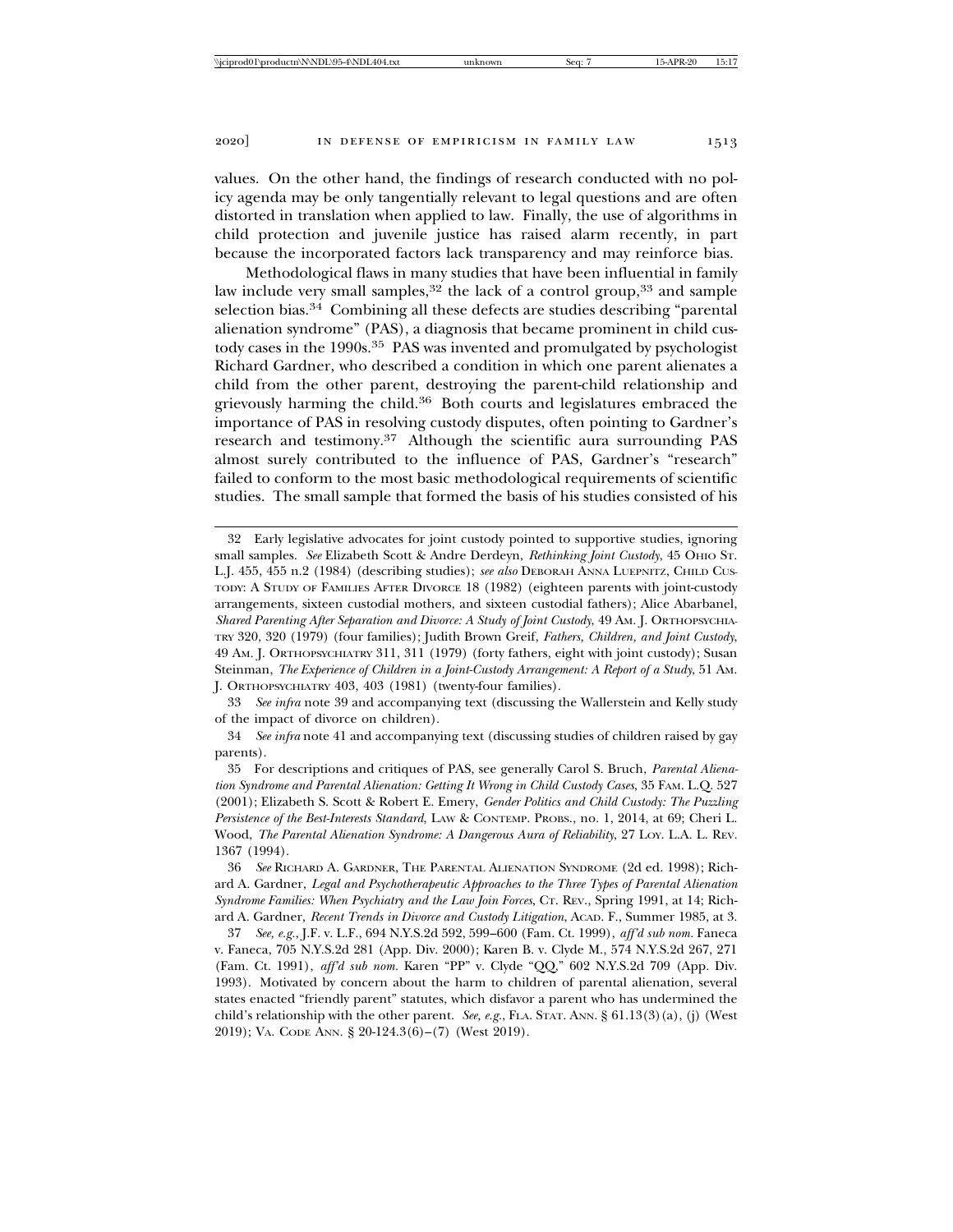male clients who had lost custody of their children in contentious disputes; Gardner never interviewed the children or mothers in his studies.<sup>38</sup> Less egregious variations of this problem plagued early research on the harm of divorce on children. Judith Wallerstein and Joan Kelly's famous study describing the harms experienced by the children of divorce involved a clinical sample of children in therapy, whose parents were divorcing, with no control sample.39 A few studies involving a handful of families played an outsize role in the legislative movement to promote joint custody.40 Finally, research on the outcomes of children raised by gay and lesbian parents has of necessity involved mostly educated, middle-class parents; thus, findings could not be generalized confidently across demographic groups.<sup>41</sup>

Researchers studying family law issues sometimes have a personal interest in the subject matter of the research or have political or ideological leanings that favor some outcomes over others. Some research in this category is methodologically sound. Studies of children's outcomes in families with same-sex parents largely has been undertaken by respected researchers who happened to be lesbian,<sup>42</sup> and top-notch, though politically progressive, researchers have studied juvenile crime.<sup>43</sup> But research designed to address particular family law issues, from the impact of joint-custody arrangements and importance of contact with noncustodial fathers,<sup>44</sup> to the benefits of no-

40 *See supra* note 32 and accompanying text.

41 *See, e.g.*, Timothy J. Biblarz & Evren Savci, *Lesbian, Gay, Bisexual, and Transgender Families*, 72 J. MARRIAGE & FAM. 480, 482 (2010) ("Most of the patterns above describe samples of lesbian families that are disproportionately middle class, White, and highly educated."); Rachel H. Farr & Charlotte J. Patterson, *Coparenting Among Lesbian, Gay, and Heterosexual Couples: Associations with Adopted Children's Outcomes*, 84 CHILD DEV. 1226, 1229 (2013) ("Most parents [participating in the study] were well educated, worked full-time, and had family incomes above national averages.").

42 Charlotte Patterson and Nanette Gartrell are lesbian researchers. Charlotte J. Patterson, *Same-Sex Marriage and the Interests of Children: Comments on Michael Wald's "Same-Sex Couple Marriage: A Family Policy Perspective*,*"* 9 VA. J. SOC. POL'Y & L. 345, 345 (2001) (describing her coming out); *Dee Mosbacher, Nanette Gartrell*, N.Y. TIMES (Jan. 16, 2005), https://www.nytimes.com/2005/01/16/fashion/weddings/dee-mosbacher-nanette-gartrell.html (announcing Nanette Gartrell's marriage to Diane Mosbacher).

43 *See, e.g.*, Jeffrey Fagan, *Social and Legal Policy Dimensions of Violent Juvenile Crime*, 17 CRIM. JUST. & BEHAV. 93 (1990).

44 Fathers'-rights advocates often cite studies that purport to show child outcomes are better in joint-custody arrangements than in sole-custody arrangements. *See, e.g.*, Sanford L. Braver et al., *Relocation of Children After Divorce and Children's Best Interests: New Evidence and Legal Considerations*, 17 J. FAM. PSYCHOL. 206, 214 (2003); Linda Nielsen, *Shared Physical*

<sup>38</sup> *See* sources cited *supra* note 36.

<sup>39</sup> Wallerstein and Kelly's study on the impact of divorce on children drew conclusions from a sample of 131 children in sixty white, upper-middle-class, divorced families who had sought out counseling. JUDITH S. WALLERSTEIN & JOAN BERLIN KELLY, SURVIVING THE BREAKUP: HOW CHILDREN AND PARENTS COPE WITH DIVORCE 4–5 (1980). For criticism of the Wallerstein-Kelly study, see Ramsey & Kelly, *supra* note 10, at 643 (explaining how the researchers' small "convenience sample[ ]" was "likely to be biased, that is, not representative of the population to which the researcher[s] wishe[d] to generalize").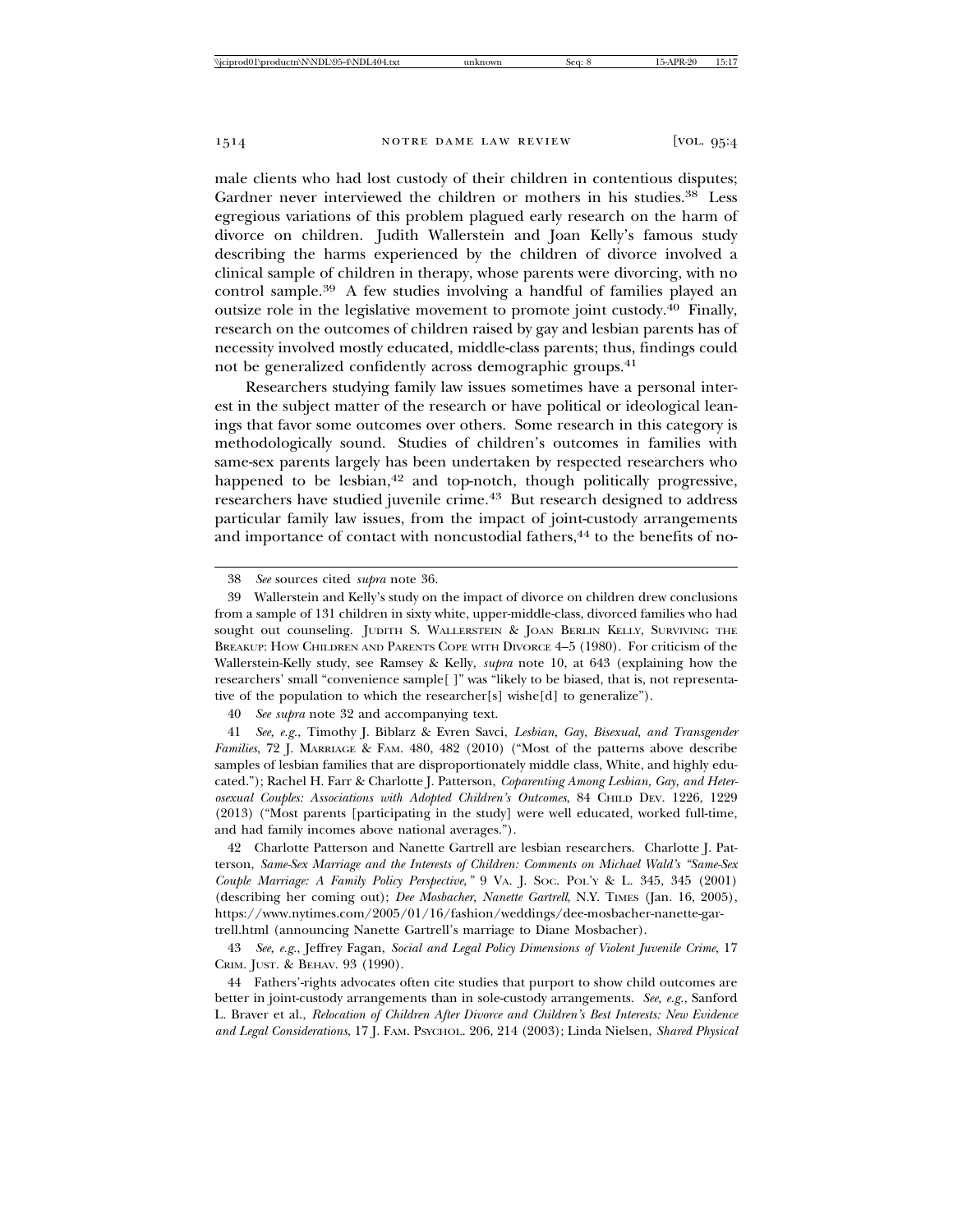fault divorce,<sup>45</sup> is often shadowed by the suspicion that the views of the researcher have shaped research design or interpretation of findings.46 This concern affects policy-driven research generally, but family law research may be particularly vulnerable because the nature of the subject matter implicates intimate personal matters so directly.

Research that may have relevance to law but is not conducted for a specific policy purpose does not intrinsically pose the risk of bias. But because this research is not tailored to answer legal questions, it can pose other challenges when applied by legal actors. Researchers without a legal or policy goal may fail to frame questions in ways most useful for legal purposes or fail to ask important questions altogether. Methodologically sound research typically probes narrow questions, excluding confounding variables. Findings are similarly narrow, and good researchers carefully describe the limitations of the research findings. But when research findings are applied in legal settings, precision and qualification are often lost as advocates, courts, and scholars predictably extrapolate, exaggerate, and oversimplify.<sup>47</sup> For example, neuroscientists have studied social and emotional brain development in adolescents and young adults without consideration of the implications for criminal justice policy. Courts, scholars, and advocates have linked this research to legal policy, often very usefully,<sup>48</sup> but sometimes exaggerate its relevance and importance.49

The use of algorithms in family and juvenile law represents another form of empirical input that has become widespread, often guiding decisions about intervention in child protection cases as well as risk assessment of

46 *See, e.g.*, Elizabeth Bartholet, *Thoughts on the Liberal Dilemma in Child Welfare Reform*, 24 WM. & MARY BILL RTS. J. 725, 726–27 (2016) (offering this criticism of researchers favoring family preservation policies and describing a "corrupt policy-research merger").

47 Emery et al., *supra* note 10, at 134 (criticism of scholar-advocates). We return to this problem in the next Section.

48 Developmental brain research was invoked by the Supreme Court in the juvenile sentencing opinions. *See, e.g.*, Miller v. Alabama, 567 U.S. 460, 471–72 (2012) ("Our decisions [in *Roper* and *Graham*] rested not only on common sense—on what 'any parent knows'—but on science and social science as well. . . . We reasoned that [scientific] findings—of transient rashness, proclivity for risk, and inability to assess consequences—both lessened a child's 'moral culpability' and enhanced the prospect that, as the years go by and neurological development occurs, his 'deficiencies will be reformed.'" (first quoting Roper v. Simmons, 543 U.S. 551, 569 (2005); and then quoting Graham v. Florida, 560 U.S. 48, 68 (2010))); *see also* Elizabeth Scott et al., *Brain Development, Social Context, and Justice Policy*, 57 WASH. U. J.L. & POL'Y 13 (2018) (describing policy proposals on recent research into brain development).

49 Elizabeth S. Scott et al., *Young Adulthood as a Transitional Legal Category: Science, Social Change, and Justice Policy*, 85 FORDHAM L. REV. 641 (2016) (criticizing use of brain science by advocates for treating young adults in justice system as juveniles).

*Custody: Summary of 40 Studies on Outcomes for Children*, 55 J. DIVORCE & REMARRIAGE 613, 631–32 (2014).

<sup>45</sup> *See, e.g.*, Ira Mark Ellman, *The Misguided Movement to Revive Fault Divorce, and Why Reformers Should Look Instead to the American Law Institute*, 11 INT'L J.L. POL'Y & FAM. 216 (1997).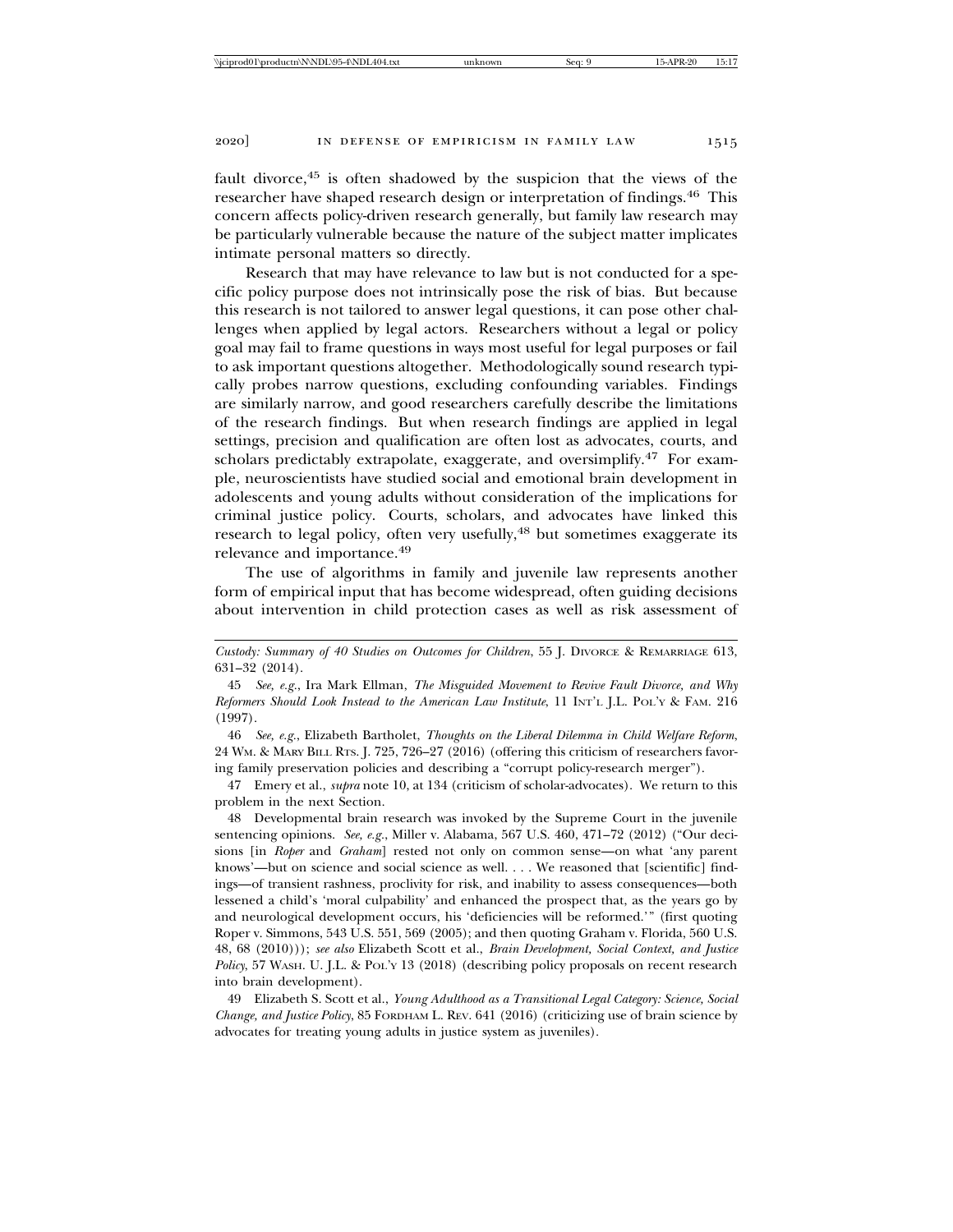youth in the justice system.<sup>50</sup> Algorithms have become controversial as a usurpation of human judgment. Another criticism, addressed below, is that algorithms reinforce biases by using factors such as police contact, child welfare involvement, and others that themselves may be grounded in biased decisions and policies.<sup>51</sup>

## *B. Legal Actors as Consumers: Problems of Translation and Application*

Much of the misuse of empirical research in family law can be attributed to the adversarial setting in which empirical work is often deployed and/or to the lack of sophistication of legal actors. A part of the problem historically has been that legal training has not provided tools to distinguish solid research from that of little value. Today, however, lawyers are getting more sophisticated, and a greater concern is directed at misapplication of methodologically sound research. Lawyers as advocates in adjudication, but also in the legislative and regulatory processes, are sometimes motivated to invoke and sometimes distort any available empirical support for their legal positions, regardless of the merit of the research or whether application is appropriate to inform the legal dispute.52 Whether the use of flawed research or misuse of solid studies is effective depends in part on the sophistication of opposing advocates; it also depends on the ability of courts evaluating the research to disregard weak studies. Selective use of favorable studies, while ignoring inconsistent findings ("cherry picking")<sup>53</sup>; exaggeration of the importance of one study (or a small number); oversimplification and overstatement of findings;<sup>54</sup> and application of findings from group research to

51 *See infra* notes 70–72 and accompanying text.

52 Emery et al., *supra* note 10; Irwin Sandler et al., *Convenient and Inconvenient Truths in Family Law: Preventing Scholar-Advocacy Bias in the Use of Social Science Research for Public Policy*, 54 FAM. CT. REV. 150 (2016).

53 In his *Roper v. Simmons* dissent, Justice Scalia criticized the majority for "picking and choosing [studies] that support[ed] its position." 543 U.S. 551, 616–17 (2005) (Scalia, J., dissenting). "In other words," Scalia argued, "all the Court has done today, to borrow from another context, is to look over the heads of the crowd and pick out its friends." *Id.* at 617. Similarly, Judge Posner has argued that the *Roper* majority ignored the "rich statistical literature on the deterrent effect of capital punishment" and relied on studies that did not in fact support a "categorical exclusion of sixteen- and seventeen-year-olds from the ranks of the mature." Posner, *supra* note 13, at 64–65; *see also* Emery et al., *supra* note 10, at 138 (describing cherry picking in use of research in family law).

54 *See* Stephen J. Morse, *Brain Overclaim Syndrome and Criminal Responsibility: A Diagnostic Note*, 3 OHIO ST. J. CRIM. L. 397 (2006); *see also* Scott et al., *supra* note 49, at 664 (discussing the uncertainties that remain in developmental neuroscience research and the need to avoid exaggeration); *id.* ("Some reformers have pointed to neuroscience and other

<sup>50</sup> *See supra* notes 68–69 and accompanying text; *see also* DEV. SERVS. GRP., INC., RISK AND NEEDS ASSESSMENTS FOR YOUTHS 5–6 (2015), https://www.ojjdp.gov/mpg/litreviews/ RiskandNeeds.pdf; RHEMA VAITHIANATHAN ET AL., VULNERABLE CHILDREN: CAN ADMINISTRA-TIVE DATA BE USED TO IDENTIFY CHILDREN AT RISK OF ADVERSE OUTCOMES? 6–11 (2012), http://www.msd.govt.nz/documents/about-msd-and-our-work/publications-resources/ research/vulnerable-children/auckland-university-can-administrative-data-be-used-to-identify-children-at-risk-of-adverse-outcome.pdf.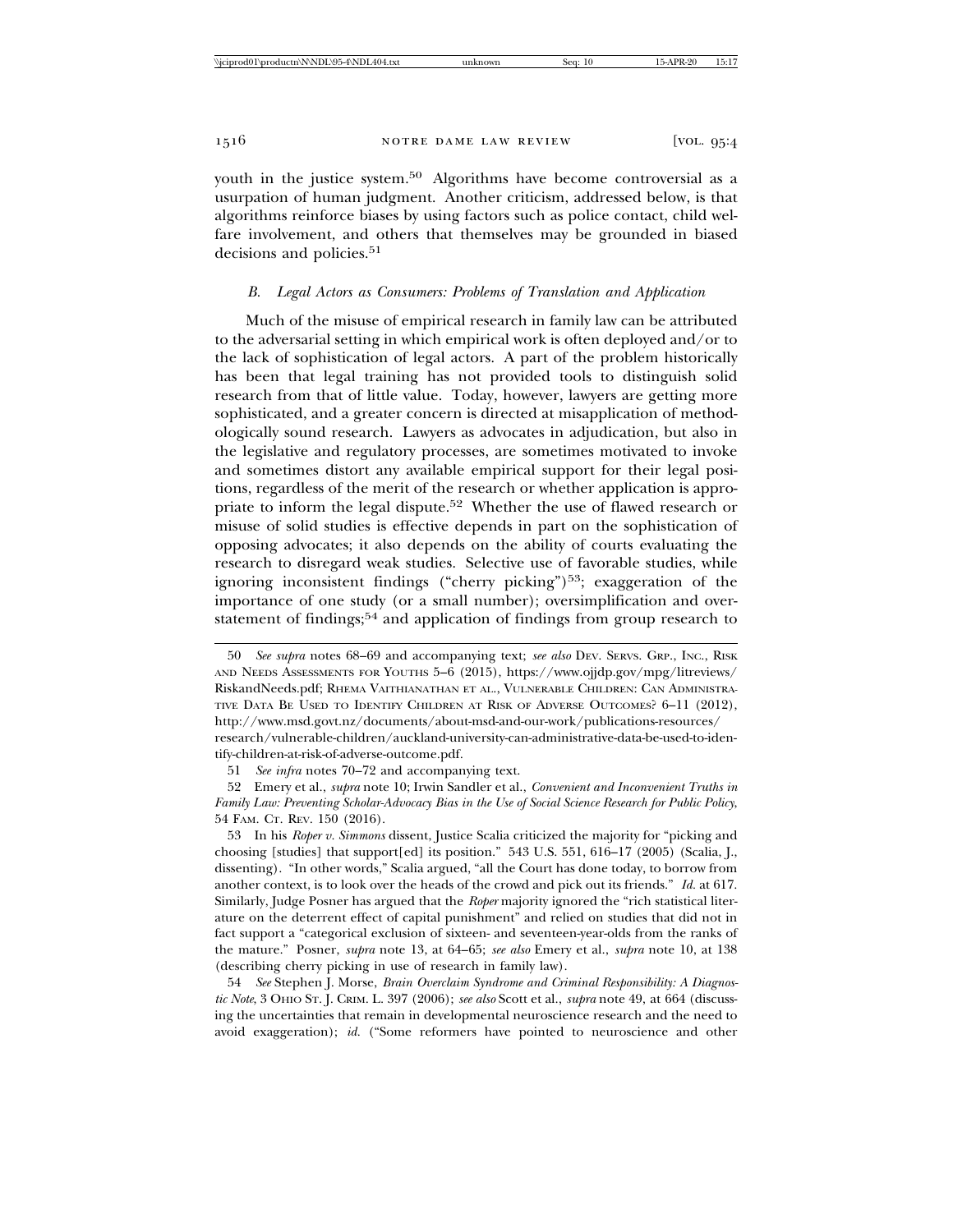individual cases in litigation<sup>55</sup> provide little valuable information and can undermine the adjudicative process. Unless these tactics are exposed, the science can be given undeserved weight. Moreover, this problem is amplified in family court because expert scientific testimony is not subject to screening in that context,56 and judges often do not have clerks or other resources to examine the validity of studies offered. This may explain the lingering shelf life of PAS long after it was thoroughly debunked by scientists.

In the legislative and regulatory arena, advocates may misuse research findings in ways similar to its use in litigation when seeking to influence lawmakers for or against proposed legislation or regulation. In these contexts, however, there is more opportunity for a range of opinions to be heard and more time for deliberation. Moreover, legislative and agency staff can undertake their own investigations into the quality and quantity of empirical support for reforms.<sup>57</sup> In general, it would seem uncontroversial that solid empirical evidence can usefully inform legislative and regulatory lawmaking; not surprisingly, scientific input has increased substantially in recent decades at the federal and state levels.58 Nonetheless, some legislative reform movements have become highly politicized and scientific research has been misused by partisans. Fathers'-rights advocates pressing state legislatures to enact statutes favoring joint custody often made questionable use of social science studies in promoting their position.<sup>59</sup>

research in advocating that young adults be adjudicated in the juvenile system. But the research supporting the presumption underlying the lenient, rehabilitative approach of the juvenile system—that youthful offending is driven by developmental immaturity—is weaker for young adults." (footnote omitted)).

57 Both Congress and some state legislatures have agencies that conduct research. ADRIENNE L. FERNANDES-ALCANTARA, CONG. RESEARCH SERV., RL34306, VULNERABLE YOUTH: FEDERAL MENTORING PROGRAMS AND ISSUES (2019), https://fas.org/sgp/crs/misc/RL34306 .pdf (reviewing studies on the success of mentoring programs for vulnerable youth). Washington State has an independent research agency that undertakes studies for the legislature, the Washington State Institute for Public Policy. WASH. STATE INST. FOR PUB. POLICY & EVIDENCE-BASED PRACTICE INST., UNIV. OF WASH., UPDATED INVENTORY OF EVIDENCE-BASED, RESEARCH-BASED, AND PROMISING PRACTICES: FOR PREVENTION AND INTERVENTION SERVICES FOR CHILDREN AND JUVENILES IN THE CHILD WELFARE, JUVENILE JUSTICE, AND MENTAL HEALTH SYSTEMS (2018), http://www.wsipp.wa.gov/ReportFile/1698/Wsipp\_Up dated-Inventory-of-Evidence-Based-Research-Based-and-Promising-Practices-For-Prevention-and-Intervention-Services-for-Children-and-Juveniles-in-the-Child-Welfare-Juvenile-Justice-and-Mental-Health-Systems\_Report.pdf (assessing whether prevention and intervention practices are evidence based by conducting quantitative reviews of the research literature).

59 *See* Jana B. Singer & William L. Reynolds, *A Dissent on Joint Custody*, 47 MD. L. REV. 497, 506–11 (1988) (criticizing proponents of joint custody for relying on empirical research involving small, nonrepresentative samples).

<sup>55</sup> *See* Faigman et al., *supra* note 15.

<sup>56</sup> For a discussion of family courts' failure to apply *Daubert*, see Scott & Emery, *supra* note 35, at 99–100; and see also Huntington, *supra* note 2, at 256–57.

<sup>58</sup> *See* FERNANDES-ALCANTARA, *supra* note 57, at 17; WASH. STATE INST. FOR PUB. POLICY & EVIDENCE-BASED PRACTICE INST., UNIV. OF WASH., *supra* note 57.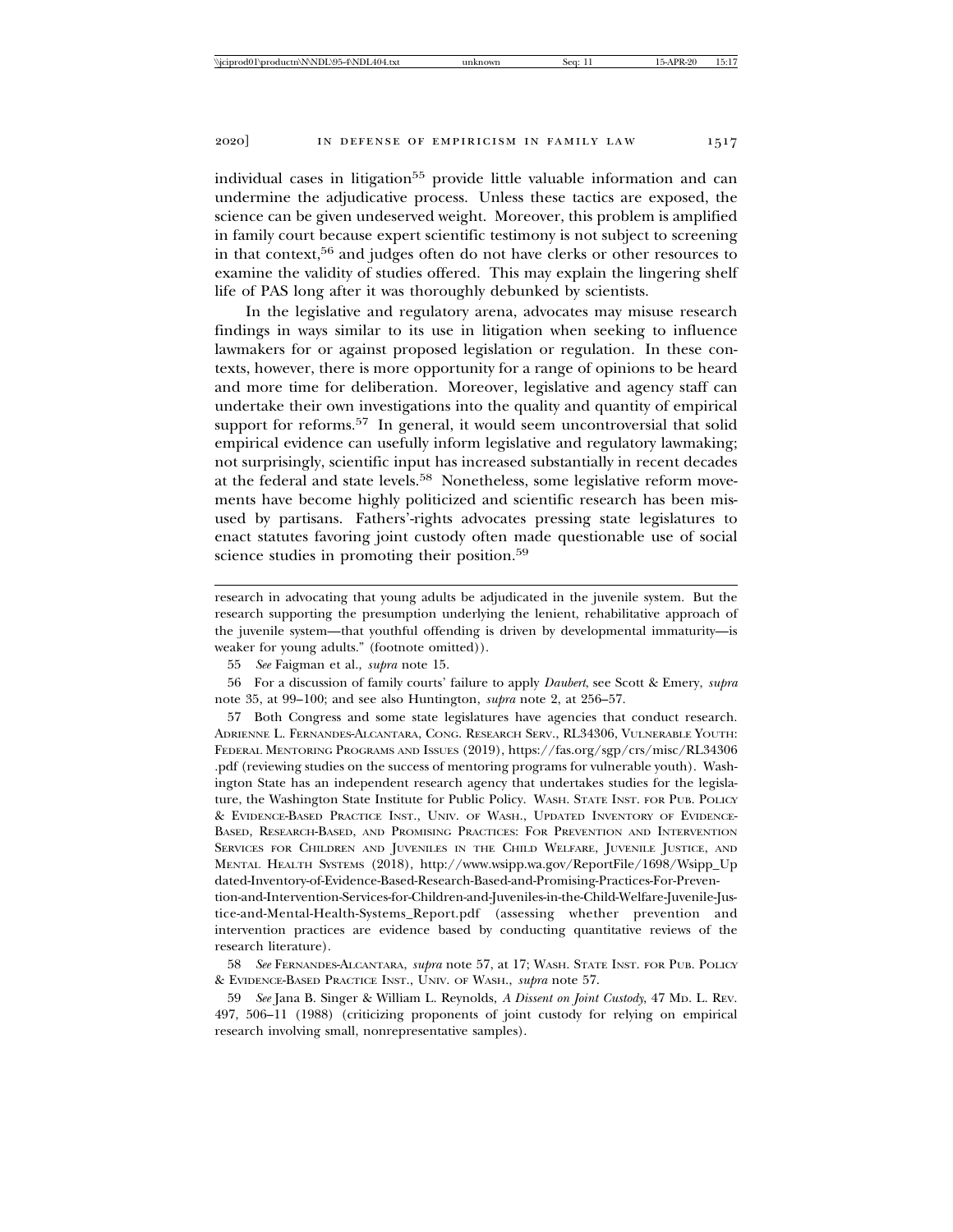Three examples of questionable uses of scientific research illustrate the complexity of the problems that can arise and the sophistication required to identify and challenge misuse. The first is known as the G2i problem, the application of research conducted on groups of subjects to individuals.<sup>60</sup> Researchers on adolescent brain development, for example, have found that social and emotional maturation proceeds slowly during adolescence and into early adulthood.61 However, these general findings cannot be used to assess a particular defendant's brain development.62 Thus, defense attorneys who introduce a brain scan as evidence of a young defendant's immaturity go beyond the boundary of science. Research studies on demographic groups can inform policies affecting the group as a whole and can be offered in litigation as "framework" evidence about the group of which the defendant is a member, but findings cannot be applied to an individual within the cohort.<sup>63</sup>

The second problem involves the use of legally relevant, methodologically sound research findings that ultimately prove not to be generalizable to other settings, despite apparent similarities. A famous example was the study by Lawrence Sherman that found that the arrest of men in Minneapolis accused of domestic violence (rather than informal resolution of their cases) reduced recidivism.64 Relying on this study, many localities thereafter adopted policies favoring arrest.65 But follow-up studies in other cities failed to replicate the early findings and found that sometimes arrest was followed

62 Jay D. Aronson, *Brain Imaging, Culpability and the Juvenile Death Penalty*, 13 PSYCHOL. PUB. POL'Y & L. 115, 134 (2007) ("For a variety of reasons, most neuroscientists and legal scholars are skeptical that brain imaging techniques can diagnose mental conditions in individual offenders. Among other reasons, they cite the lack of in-depth knowledge of the range of variance in normal brain structure and function, the extent to which networks in the brain either compensate for, or are affected by, pathologies at any particular node, and the current deficiency of empirical evidence linking brain structure and in vitro function (i.e., performance on simple tasks while in the MRI machine) to specific behaviors in vivo (i.e., in real life).").

63 Faigman et al., *supra* note 15, at 425 ("[T]he decision whether to admit expert testimony regarding the empirical framework is separate from the decision whether to admit expert testimony offering an opinion that a particular case is an instance of that empirical framework. . . . Even if framework evidence is admissible, extrapolation from it to the individual case may not be scientifically or legally justifiable.").

64 Lawrence W. Sherman & Richard A. Berk, *The Specific Deterrent Effects of Arrest for Domestic Assault*, 49 AM. SOC. REV. 261, 270 (1984). Brinig describes this example in her critique of the use of empirical research in family law. Brinig, *supra* note 10, at 1095–96.

65 *See* Lawrence W. Sherman & Ellen G. Cohn, *The Impact of Research on Legal Policy: The Minneapolis Domestic Violence Experiment*, 23 LAW & SOC'Y REV. 117, 117 (1989) (finding over a third of respondents from 117 U.S. police departments had been influenced by the experiment); Joan Zorza, *The Criminal Law of Misdemeanor Domestic Violence, 1970–1990*, 83 J. CRIM. L. & CRIMINOLOGY 46, 62 (1992).

<sup>60</sup> Faigman et al., *supra* note 15, at 420.

<sup>61</sup> Kathryn Monahan et al., *Juvenile Justice Policy and Practice: A Developmental Perspective*, 44 CRIME & JUST. 577, 580–87 (2015).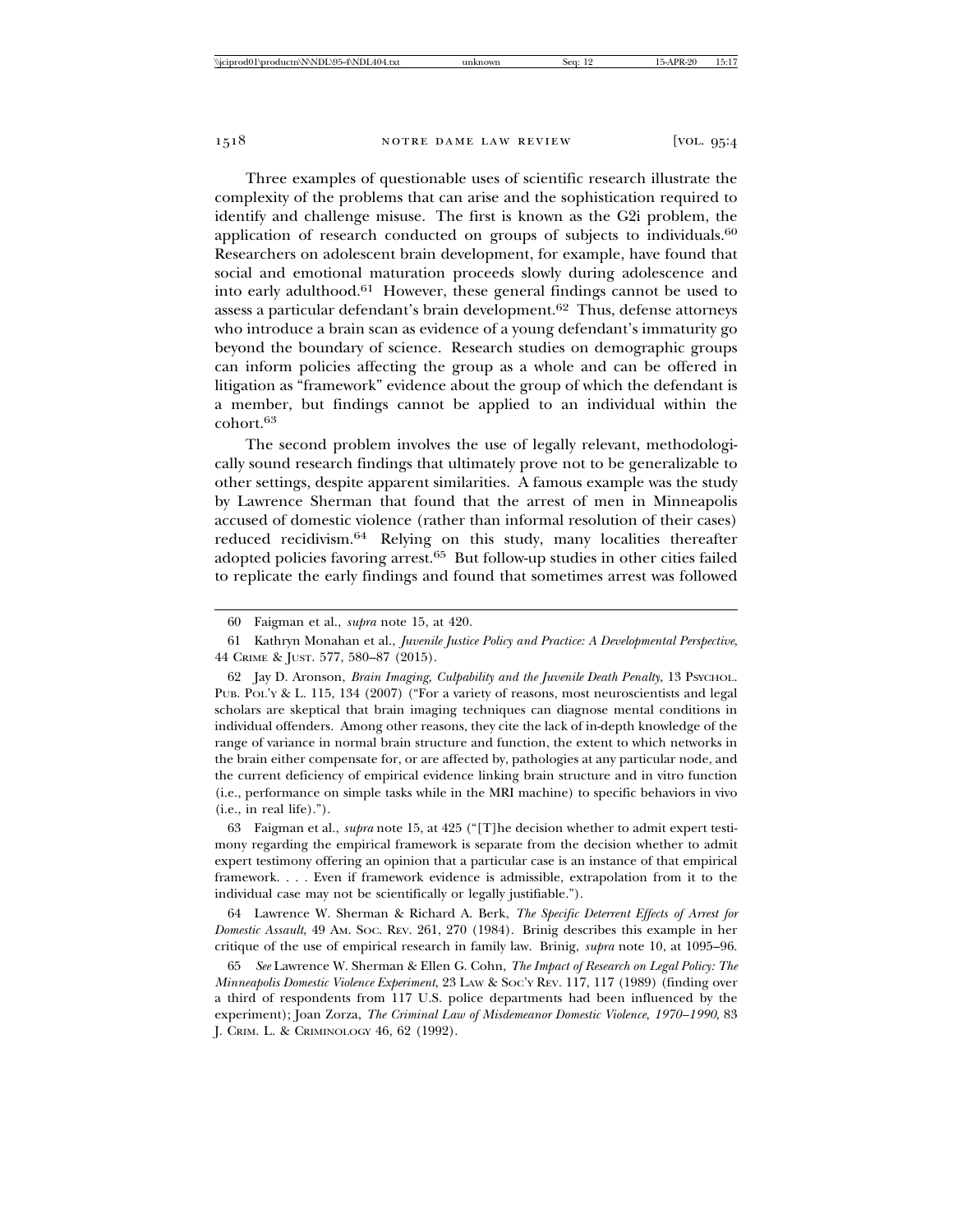by increased recidivism rates.<sup>66</sup> Ultimately Sherman and others concluded that the key factor rationalizing the different outcomes was whether accused men were employed and had ties to the community. Those individuals likely were deterred from reoffending by the threat of losing their jobs or of the reputational harm attending arrest; others probably were not, and arrest increased their hostility and violent behavior. $67$  The lesson from this account is that a single study almost never provides a sufficient basis for an important

legal reform. A third potentially problematic application of science involves the use of algorithms in guiding child-welfare and juvenile-justice decisions. These algorithms basically combine factors to create risk-assessment instruments that potentially facilitate more scientifically based decisions in these domains. Child protective service agencies use algorithms known as predictive analytics to determine whether intervention or investigation of a family is warranted, sometimes leading to a decision of whether the child should remain in the home or be removed due to the threat posed by parental abuse.<sup>68</sup> Courts and regulators also use risk-assessment instruments to evaluate young offenders in making dispositional decisions.69 In both contexts, the instruments hold promise but also may carry the risk of overprediction of harm due to bias in the construction of the algorithms. Critics argue that child welfare algorithms are biased against families of color who have had contact with the system, often initiated by financial need.70 Risk-assessment instruments

67 *See id.*; Lawrence W. Sherman et al., *The Variable Effects of Arrest on Criminal Careers: The Milwaukee Domestic Violence Experiment*, 83 J. CRIM L. & CRIMINOLOGY 137, 162 (1992) (suggesting that employed arrestees might be deterred out of fear of losing their jobs).

68 *See, e.g.*, Huntington, *supra* note 2, at 259–63; Marquis Cabrera, *Florida Leverages Predictive Analytics to Prevent Child Fatalities—Other States Follow*, HUFFPOST (Dec. 21, 2015), https://www.huffpost.com/entry/florida-leverages-predictive\_b\_8586712?guccounter=1; Laura Santhanam, *Can Big Data Save These Children?*, PBS NEWSHOUR (Mar. 22, 2016), https://www.pbs.org/newshour/nation/can-big-data-save-these-children; *see also supra*

notes 127–28.

69 *See, e.g.*, CHRIS BAIRD ET AL., NAT'L COUNCIL ON CRIME AND DELINQUENCY, A COMPARI-SON OF RISK ASSESSMENT INSTRUMENTS IN JUVENILE JUSTICE 7–9 (2013), https://www.ncjrs .gov/pdffiles1/ojjdp/grants/244477.pdf; John Kelly, *Florida's New Predictive Risk Tool Likely to Drive Down Juvenile Incarceration*, CHRON. SOC. CHANGE (June 23, 2015), https://chronicleofsocialchange.org/featured/floridas-new-predictive-risk-tool-likely-to-drive-down-juvenile-incarceration/10505.

70 *See* VIRGINIA EUBANKS, AUTOMATING INEQUALITY: HOW HIGH-TECH TOOLS PROFILE, POLICE, AND PUNISH THE POOR (2017) (criticizing use of algorithms in context of Medicaid policy and decisions); *see also* Stephanie K. Glaberson, *Coding over the Cracks: Predictive Analytics and Child Protection*, 46 FORDHAM URB. L.J. 307, 310 (2019). Glaberson argues that biased data sets can inadvertently reinforce bias:

<sup>66</sup> After the initial Sherman study was published, the National Institute of Justice conducted five large-scale, long-term replication studies in five different cities: Omaha, Milwaukee, Charlotte, Miami, and Colorado Springs. The study found that in cities with high levels of poverty and in homes suffering from unemployment, arrest actually increased rather than decreased domestic-violence recidivism rates. *See* Janell D. Schmidt & Lawrence W. Sherman, *Does Arrest Deter Domestic Violence*?, 36 AM. BEHAV. SCIENTIST 601, 605–06 (1993) (summarizing findings of the replication studies).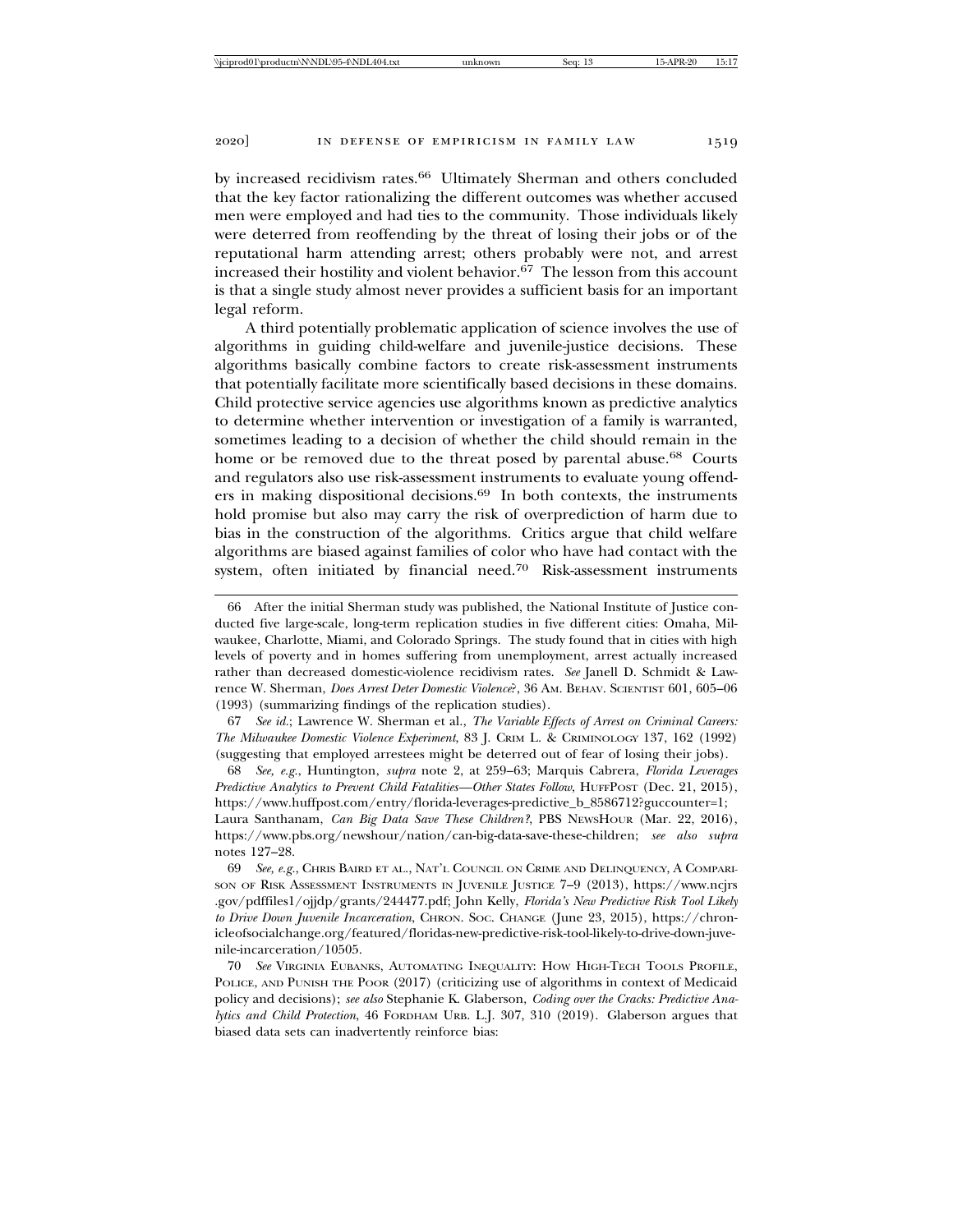applied to young offenders are charged with incorporating the racial and socioeconomic biases inherent in policing, prosecution, and other aspects of criminal justice policy in this country.<sup>71</sup> These biases may be invisible to exposure, in part because many algorithms used by state actors are created by private developers who maintain copyright protection.72 Thus, although algorithms potentially can improve accuracy in risk assessment as compared to human decisionmakers, potential biases can undermine these benefits.

### *C. How Serious Is the Problem?*

The preceding discussion supports the concern that flawed research can find its way into family law settings, and that decisionmakers sometimes rely on empirical work in ways that fail to promote accuracy. The problem to an extent is more acute in family law than in some other fields because many family court judges lack resources to allow careful evaluation of empirical support for litigants' positions. Nonetheless, on my view, the problem of inappropriate use of science in legal contexts is declining as the sophistication of legal actors increases—and this trend is likely to continue. As indicated above, the many incisive critiques of the misuse of science offer evidence of progress toward this goal. Misuse continues, but today it is more likely to be exposed than previously. Parental alienation syndrome has been thoroughly debunked by social scientists and legal scholars.73 Litigants, drawing on this literature, can educate judges about the flaws in the research when presented by opposing counsel. As a result, although misuse of PAS continues, it is less frequently invoked in custody proceedings today than previously.74 Generally, the adversary process allows contestants to test each

#### *Id.* at 345.

71 *See* Bernard E. Harcourt, *Risk as a Proxy for Race: The Dangers of Risk Assessment*, 27 FED. SENT'G REP. 237 (2015); Rachael T. Perrault et al., *Are Risk Assessments Racially Biased?: Field Study of the SAVRY and YLS/CMI in Probation*, 29 PSYCHOL. ASSESSMENT 664, 665 (2017).

72 Christopher E. Church & Amanda J. Fairchild, *In Search of a Silver Bullet: Child Welfare's Embrace of Predictive Analytics*, 68 JUV. & FAM. CT. J., no. 1, 2017, at 67, 73–76 (discussing the lack of transparency caused by the proprietary nature of algorithms and the potential for due process infringements).

73 *See supra* text accompanying notes 32–41; *see also* Joan S. Meier & Sean Dickson, *Mapping Gender: Shedding Empirical Light on Family Courts' Treatment of Cases Involving Abuse and Alienation*, 35 LAW & INEQ. 311, 317 (2017).

74 "Parental alienation" (PA) as a behavior pattern seems to have displaced PAS in courts, reducing the diagnostic mystique, likely because of the mountain of research debunking PAS. *See* Meier & Dickson, *supra* note 73, at 317. However, opponents assert that PA is the same junk science by another name. *See id.*

<sup>[</sup>A] long history of over-surveillance and over-policing of poor communities and communities of color means that those communities are disproportionately represented in any child welfare or criminal justice data set. This means that, without careful attention to the details of tool development and training, algorithms trained on these biased data sets are likely to rate individuals coming from these communities as higher risk, while systematically discounting the risk of wealthier, white families.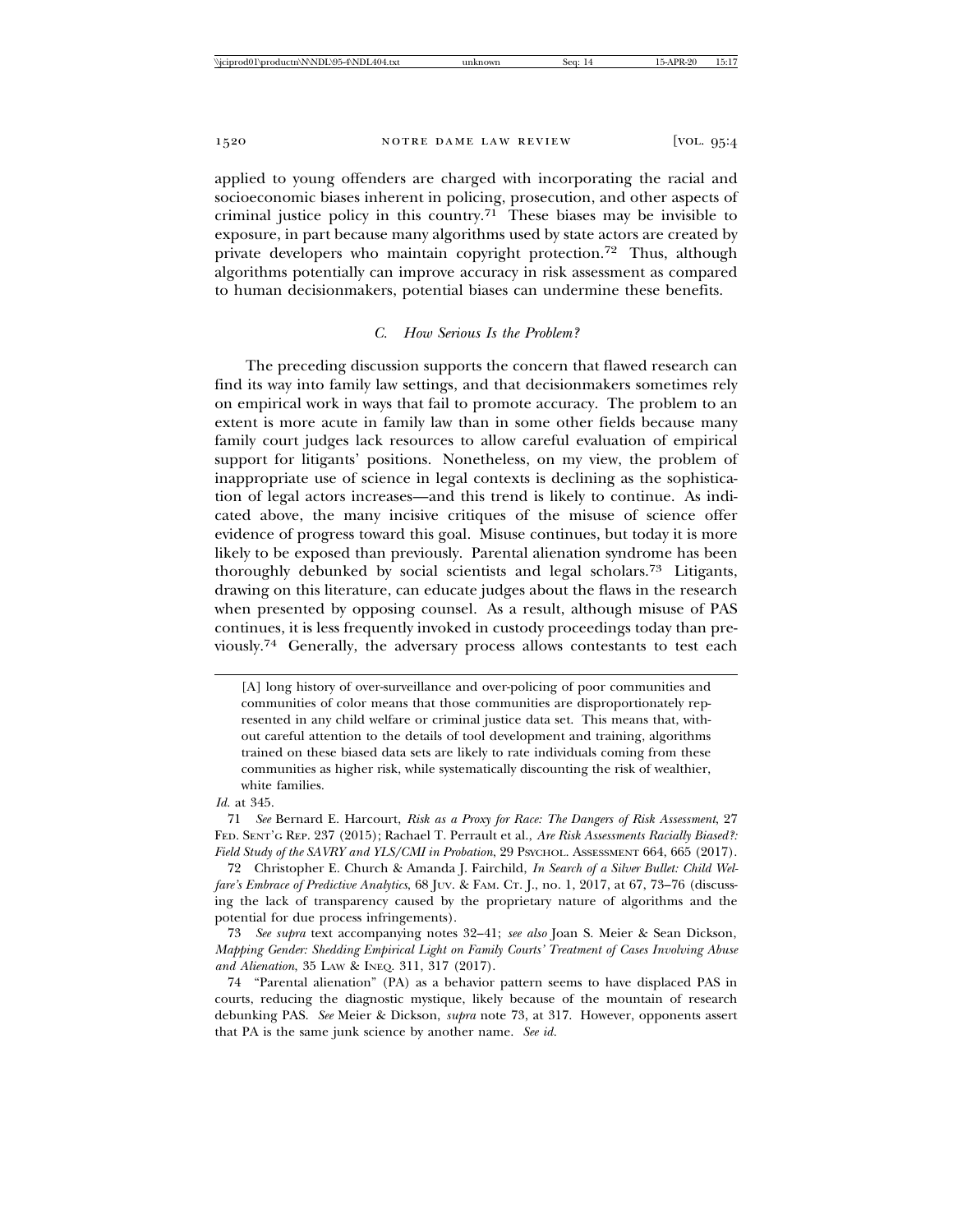other's scientific evidence effectively.75 The key role of dueling studies in the litigation over same-sex couples' right to marry demonstrates how the quality of research can be exposed in litigation.76 In the legislative and regulatory context, the opportunity for vetting and analyzing empirical evidence allows lawmakers and their staffs to deliberate over the relevance of scientific studies to the issue at hand. The failure of the Sherman domestic-violence study to predict outcomes in cities with different demographics is now well understood, although its impact lingers in some localities.77 Moreover, in Washington State and other jurisdictions, legislatures have the benefit of agencies constituted to conduct and evaluate research relevant to legislative issues.78

Developments in the past generation bode well for future application of empirical research to family law and policy. Particularly promising is the growing collaboration between social scientists and legal scholars in designing and conducting research and in analyzing the relevance of empirical work to legal issues. Law itself has become an interdisciplinary field. Increasingly, entry-level candidates for law school faculty positions have training in

<sup>75</sup> Faigman et al., *supra* note 15, at 472. A recent example involves the use of research on adolescent brain maturation in cases of individual juvenile defendants. Scientists quickly objected that this use was inappropriate, and litigants brought this objection into the courtroom. *See supra* notes 61–63 and accompanying text. Even in family court, litigants and judges likely do a better job today of challenging misuse of research, although the absence of screening of scientific experts' testimony in that forum puts a greater burden on opponents and judges to expose the misuse of research. Emery et al., *supra* note 10, at 145.

<sup>76</sup> In *Perry v. Schwarzenegger*, proponents of same-sex marriage produced several expert witnesses who testified on the well-being of children raised by same-sex parents. 704 F. Supp. 2d 921, 938–43 (N.D. Cal. 2010), *aff'd sub nom.* Perry v. Brown, 671 F.3d 1052 (9th Cir. 2012), *vacated and remanded sub nom.* Hollingsworth v. Perry, 570 U.S. 693 (2013). The state produced an expert witness who gave opinions on the outcomes of children raised by married, biological parents compared to those raised in other environments. *Id.* at 948–49. The court rejected the expert's conclusion that married biological parents formed a better child-rearing environment, determining that the studies that he relied upon did not actually compare the outcomes of children raised by their biological parents with those raised by same-sex parents. *Id.*

<sup>77</sup> *See supra* note 66 and accompanying text. Sherman himself advocated for the repeal of mandatory arrest laws based on this evidence, *id.*, but today, twenty-one states and the District of Columbia still impose some form of mandatory arrest policy for domestic violence. *See* Amy M. Zelcer, *Battling Domestic Violence: Replacing Mandatory Arrest Laws with a Trifecta of Preferential Arrest, Officer Education, and Batterer Treatment Programs*, 51 AM. CRIM. L. REV. 541, 546 (2014).

<sup>78</sup> See *supra* note 57 for discussion of the Washington State Institute of Public Policy (WSIPP), which advises the state legislature on issues involving social legislation; *see also* ELIZABETH DRAKE, WASH. STATE INST. FOR PUB. POLICY, THE EFFECTIVENESS OF DECLINING JUVENILE COURT JURISDICTION OF YOUTH (2013), https://www.wsipp.wa.gov/ReportFile/ 1544/Wsipp\_The-Effectiveness-of-Declining-Juvenile-Court-Jurisdiction-of-Youth\_Report .pdf (evaluating the effectiveness and cost-benefit analysis of transferring juvenile cases to adult criminal court).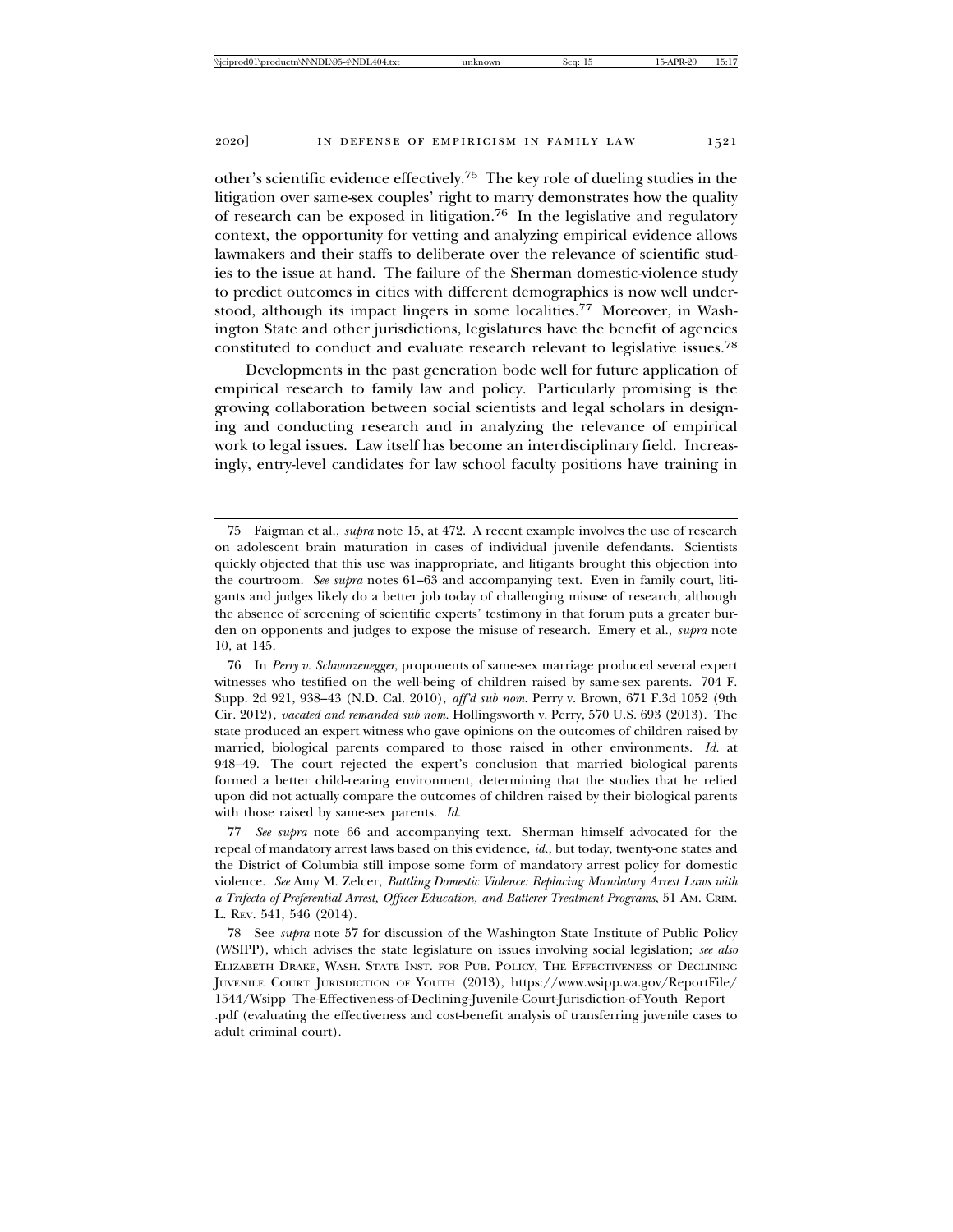other disciplines79 such as economics and psychology, or learn as autodidacts to be smart consumers. Much legal scholarship today draws on knowledge from other disciplines, and legal training also has become more interdisciplinary.80 Moreover, many social scientists have focused their attention on legal issues as part of a research agenda.81

Productive interdisciplinary collaborations abound in family law. Peg Brinig's collaborations with Douglas Allen, Steven Nock, and (more recently) Marsha Garrison represent a model of good interdisciplinary work that has illuminated important questions.82 On a larger scale, the National Academy of Sciences has convened interdisciplinary committees that have produced reports on issues such as juvenile justice and young adulthood.83 Also, the MacArthur Foundation research networks focusing on juvenile justice, neuroscience and criminal law, and early childhood have brought together scientists, legal scholars, and practitioners.<sup>84</sup> Working over periods of several

80 *See* Kathleen M. Sullivan, *Foreword: Interdisciplinarity*, 100 MICH. L. REV. 1217, 1217 (2002). For discussions of interdisciplinary legal training, see generally Linda Morton et al., *Teaching Interdisciplinary Collaboration: Theory, Practice, and Assessment*, 13 QUINNIPIAC HEALTH L.J. 175 (2010) (describing interdisciplinary approach to teaching health law); Mike Townsend & Thomas Richardson, *Probability and Statistics in the Legal Curriculum: A Case Study in Disciplinary Aspects of Interdisciplinarity*, 40 DUQ. L. REV. 447 (2002); Anita Weinberg & Carol Harding, *Interdisciplinary Teaching and Collaboration in Higher Education: A Concept Whose Time Has Come*, 14 WASH. U. J.L. & POL'Y 15 (2004).

81 Robert Emery, a psychologist, has done important work on divorce mediation, sometimes in collaboration with legal scholars. See, e.g., ROBERT E. EMERY, RENEGOTIATING FAMILY RELATIONSHIPS: DIVORCE, CHILD CUSTODY, AND MEDIATION (2d ed. 2012); Scott & Emery, *supra* note 35. Other psychologists have paid attention to juvenile development and within legal frameworks. Alexandra O. Cohen et al., *When Is an Adolescent an Adult? Assessing Cognitive Control in Emotional and Nonemotional Contexts*, 27 PSYCHOL. SCI. 549 (2016); N. Dickon Reppucci & Catherine A. Crosby, *Law, Psychology, and Children: Overarching Issues*, 17 LAW & HUM. BEHAV. 1 (1993); Elizabeth S. Scott et al., *Evaluating Adolescent Decision Making in Legal Contexts*, 19 LAW & HUM. BEHAV. 221 (1995).

82 *See* Margaret F. Brinig & Steven L. Nock, *Marry Me, Bill: Should Cohabitation Be the (Legal) Default Option?*, 64 LA. L. REV. 403 (2004); sources cited *supra* note 1. This author's collaborative work has also been productive and was cited by the Supreme Court in the juvenile sentencing opinions. *See* Roper v. Simmons, 543 U.S. 551, 569–73 (2005) (citing Laurence Steinberg & Elizabeth S. Scott, *Less Guilty by Reason of Adolescence: Developmental Immaturity, Diminished Responsibility, and the Juvenile Death Penalty, 58 AM. PSYCHOLOGIST* 1009, 1014 (2003)); *see also* SCOTT & STEINBERG, *supra* note 7.

83 *See, e.g.*, NAT'L RESEARCH COUNCIL, *supra* note 7.

84 *See, e.g.*, *Research Network on Adolescent Development & Juvenile Justice*, MACARTHUR FOUND., https://www.macfound.org/networks/research-network-on-adolescent-development-juvenil/ (last visited Sept. 24, 2019); *Research Network on Law and Neuroscience*, MACAR-THUR FOUND., https://www.macfound.org/networks/research-network-on-law-and-neuro science/ (last visited Sept. 24, 2019) (listing the network's membership, which includes judges, professors of psychology and psychiatry, economists, neuroscientists, and legal academics).

<sup>79</sup> *See, e.g.*, Blake Edwards, *The Age of the PhD Law Professor Is Upon Us, Study Says*, BLOOMBERG L. (Feb. 19, 2016), https://news.bloomberglaw.com/business-and-practice/ the-age-of-the-phd-law-professor-is-upon-us-study-says.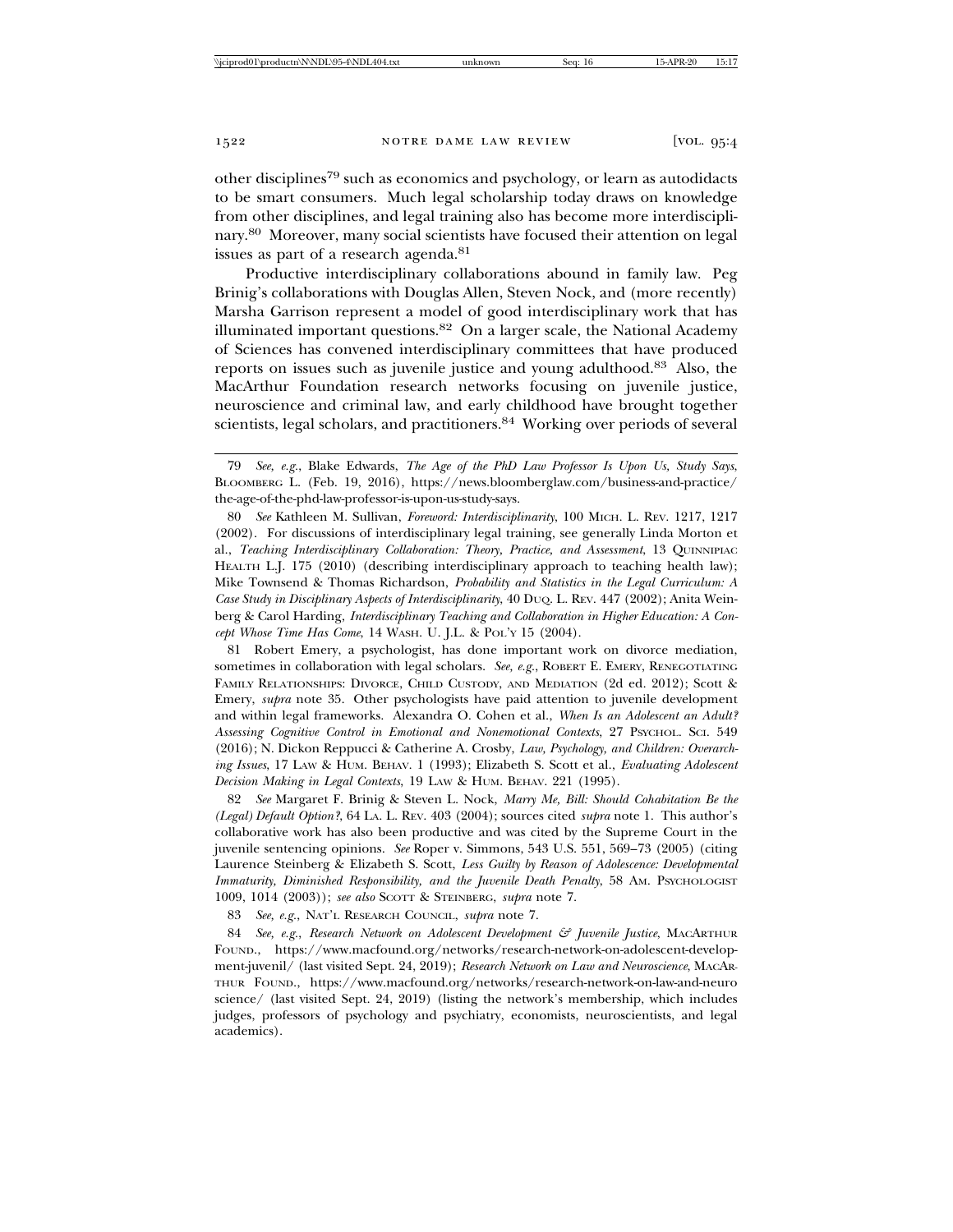years, these networks have identified key research issues, conducted studies, and disseminated findings to courts and policymakers.

The Research Network on Adolescent Development and Juvenile Justice provides a model of interdisciplinary policy-relevant research. In the mid-1990s, in response to a punitive wave of policy reforms, the MacArthur Foundation created the network, which conducted an important program of developmental and justice-system research on young offenders over a tenyear period. The foundation then funded Models for Change, which operated in several states to promote policy change based on the work of the network.85 The foundation later supported developmental brain research through its interdisciplinary Research Network on Law and Neuroscience.<sup>86</sup> The work of the MacArthur research networks is seen as an important catalyst for the widespread adoption of juvenile justice reforms grounded in developmental knowledge over the past decade.87

These developments have contributed to a generation of lawyers who are more sophisticated consumers of empirical science and to dialogue between legal and social science (and biological science) experts that has enhanced the law's comprehension of what constitutes good research.<sup>88</sup> Further, interdisciplinary research teams have identified the key questions in legal policy, designed sound studies grounded in an understanding of the law, and tested the impact of legal reforms.<sup>89</sup> Moreover, researchers and legal scholars play

<sup>85</sup> *See About*, MODELS FOR CHANGE, http://www.modelsforchange.net/about/index .html (last visited Feb. 19, 2020).

<sup>86</sup> *See Research Network on Law and Neuroscience*, *supra* note 84.

<sup>87</sup> *See, e.g.*, Marsha Levick, *Through Rose-Colored Glasses: The Twenty-First Century Juvenile Court*, 42 HUM. RTS., no. 3, 2017, at 23, 24 ("[O]ur careening toward an ever-harsher punitive response to juvenile offending crashed into a wall of research at the beginning of this century, produced by the MacArthur Foundation's Research Network on Adolescent Development and Juvenile Justice, which linked the psychological and neurological developmental differences between juveniles and adults to related differences in criminal culpability."). Articles that grew out of the work of the network were cited in both *Roper v. Simmons*, 543 U.S. 551 (2005), and *Miller v. Alabama*, 567 U.S. 460 (2012), and its studies continue to play a role in lower court decisions extending the *Roper* and *Miller* decisions to individuals older than eighteen. *See* Laurence Steinberg, *Understanding Adolescent Development, Reforming Juvenile Justice*, MACARTHUR FOUND. (Oct. 2, 2018), https://www.macfound .org/press/40-years-40-stories/research-network-adolescent-development-and-juvenile-justice/.

<sup>88</sup> *See* Emery et al., *supra* note 10, at 136–37.

<sup>89</sup> Before undertaking a program of research, the Research Network on Adolescent Development and Juvenile Justice devoted much time in interdisciplinary dialogue to determine the most important research questions in juvenile justice, as well as in the design of studies to answer those questions and plans for translation and dissemination of the results of research to legal actors. See Research Network on Adolescent Development & Juve*nile Justice*, *supra* note 84.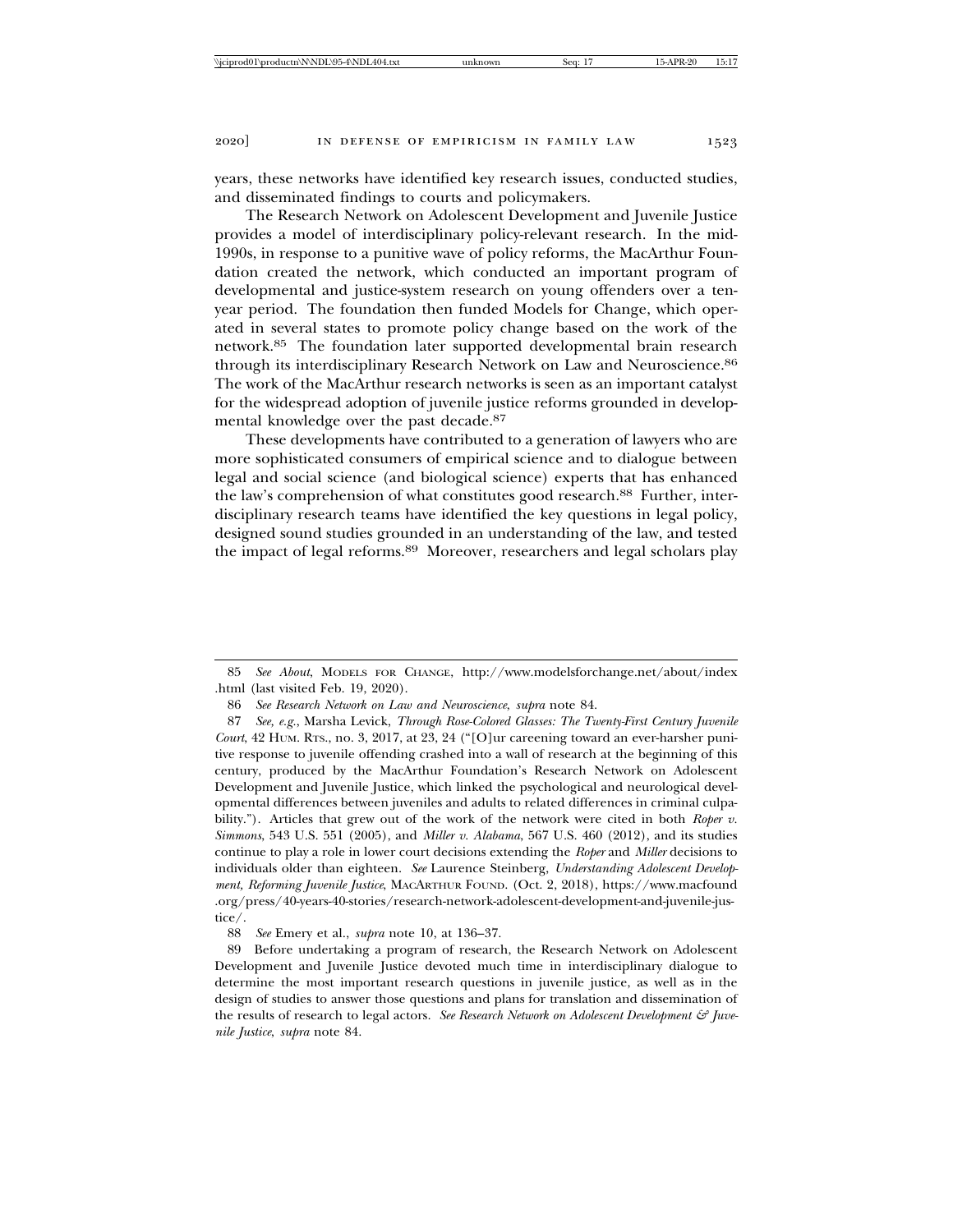an important role in clarifying the relevance of science to particular legal questions and explaining the challenges of translating science to law.90

II. EMPIRICAL RESEARCH AT WORK: TWO CASE STUDIES.

This Part describes two domains in which empirical research has had an important impact in shaping family and juvenile law and policy, resulting in positive reforms. The first is juvenile justice policy, where developmental and other research has reshaped the law's approach to young offenders. In the second legal setting, defining the state's relationship to the family, the role of research has been more complex and its potential is unrealized to an extent. In both areas, policy change has been driven by a combination of general developmental and family research undertaken with no legal agenda and a broad range of studies targeting specific legal topics, as well as programmatic research evaluating outcomes of various programs.

## *A. A Developmental Model of Juvenile Justice Reform*

Social and biological science has probably been more influential in shaping reforms of juvenile justice policy in the twenty-first century than in other domains related to family law. In the 1990s, lawmakers enacted punitive law reforms that discounted the importance of differences between juvenile and adult offenders.91 Since that time, youth crime regulation has been transformed, such that today support for differential treatment of young offenders on the basis of their immaturity is embraced across the political spectrum.92 Research on adolescent development, and particularly developmental brain research, has perhaps been most influential in these policy reforms and has been applied to a broad array of issues. Other research has compared the performance of youths and adults in particular justice-system contexts, clarifying the disadvantages of immaturity.93 Finally, researchers have studied the cost and effectiveness of different correctional programs and placements, resulting in a major shift from institutional placement to community-based dispositions.

Much of the developmental research that has influenced lawmakers reforming youth crime regulation was not undertaken with any legal purpose, although interdisciplinary scholars have often served as translators, clarifying its relevance. $94$  A key catalyst for this developmental approach to

<sup>90</sup> *See, e.g.*, Brinig, *supra* note 10 (discussing the limitations and perils of using empirical research in family law and suggesting areas for future research); *see also* sources cited *supra* note 1; Steinberg & Scott, *supra* note 82.

<sup>91</sup> *See generally* NAT'L RESEARCH COUNCIL, *supra* note 7; SCOTT & STEINBERG, *supra* note 7.

<sup>92</sup> *See* Huntington & Scott, *supra* note 8, at 28 (discussing conservative group Right on Crime's support of developmentally based juvenile justice reforms).

<sup>93</sup> *See infra* text accompanying notes 100–04.

<sup>94</sup> *See* Steinberg & Scott, *supra* note 82. These authors applied general developmental knowledge on adolescence to the question of whether young offenders are less culpable than adult counterparts under conventional criminal law theories of mitigation. *Id.* The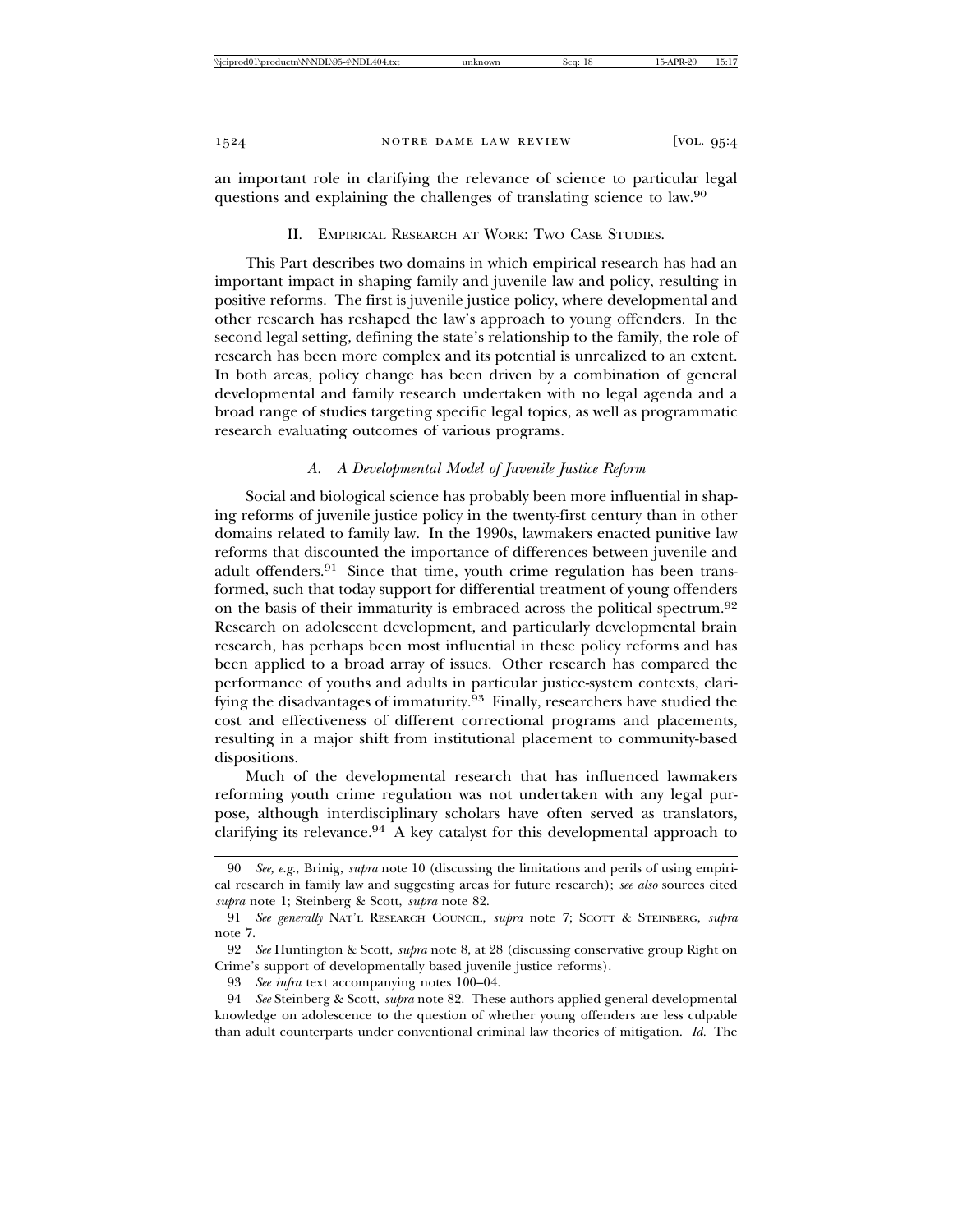reform was the invocation of behavioral and brain research by the Supreme Court in its Eighth Amendment juvenile sentencing opinions.95 Fortuitously, the Court's use of developmental research in these opinions directed lawmakers' attention to empirical studies on adolescence at a time when the body of research, particularly brain research, was growing dramatically. The research has motivated sentencing and parole reforms96 and also influenced courts' evaluation of the voluntariness of youths' confessions, <sup>97</sup> as well as the constitutionality of solitary confinement and sex-offender registries for juvenile offenders.98 Prominent national organizations also fostered reform, including the National Academy of Sciences, which issued an influential report on the importance of developmental science in juvenile justice reform.<sup>99</sup>

Developmental brain research has shaped justice policy in key ways. First, the research has reinforced the premise that juveniles are less culpable than their adult counterparts, because much teenage offending is influenced by developmental factors beyond the control of the individual youth.100 Teenage criminal choices are linked to interrelated features of brain development, including a tendency toward sensation seeking, a reduced capacity to regulate emotions as compared to adults, and a greater susceptibility to peer influence.101 Second, developmental research confirms that typical adolescent offenders have the potential to reform.102 *Because* juvenile crime

Supreme Court adopted their framework in the Eighth Amendment juvenile sentencing opinions. Roper v. Simmons, 543 U.S. 551, 569–70, 573 (2005); Miller v. Alabama, 567 U.S. 460, 471 (2012). *See generally* SCOTT & STEINBERG, *supra* note 7.

95 *See generally* Montgomery v. Louisiana, 136 S. Ct. 718 (2016); *Miller*, 567 U.S. at 471; Graham v. Florida, 560 U.S. 48, 68 (2010); *Roper*, 543 U.S. at 569–70, 573.

96 *See* Elizabeth Scott et al., *Juvenile Sentencing Reform in a Constitutional Framework*, 88 TEMP. L. REV. 675, 703–12 (2016) (discussing sentencing and parole reforms already taken and opportunities for future reform).

97 *See* A.M. v. Butler, 360 F.3d 787, 801 n.11 (7th Cir. 2004) (citing empirical research to assert that an eleven-year-old defendant would have been unable to understand the concepts of *Miranda* rights and waiver); *In re* Elias V., 188 Cal. Rptr. 3d 202, 224 (Ct. App. 2015) (finding confession by a thirteen-year-old involuntary, citing empirical research); *In re* Jerrell C.J., 699 N.W.2d 110, 135 (Wis. 2005) (citing empirical research to show juveniles are "less capable than adults of understanding their *Miranda* rights").

98 *See* A.T. *ex rel.* Tillman v. Harder, 298 F. Supp. 3d 391, 411 (N.D.N.Y. 2018) (granting preliminary injunction against juvenile solitary confinement, based on part on the "large and growing body of research that confirms the use of solitary on juveniles is actually counterproductive to the penological goals of facility safety and security"); *In re* Z.B., 757 N.W.2d 595, 611 (S.D. 2008) (Sabers, J., dissenting in part) (citing empirical research to argue that juveniles should be treated differently under sex-offender registry statutes).

99 NAT'L RESEARCH COUNCIL, *supra* note 7.

100 *See* Steinberg & Scott, *supra* note 82, at 1009.

101 *See* Scott et al., *supra* note 48, at 20–33 (summarizing the relevant brain research); *see also* Jason Chein et al., *Peers Increase Adolescent Risk Taking by Enhancing Activity in the Brain's Reward Circuitry*, 14 DEVELOPMENTAL SCI. F1, F2 (2011) (describing developments in the social brain); Cohen et al., *supra* note 81, at 550, 559–60.

102 *See* LAURENCE STEINBERG, AGE OF OPPORTUNITY: LESSONS FROM THE NEW SCIENCE OF ADOLESCENCE 18–45 (2014).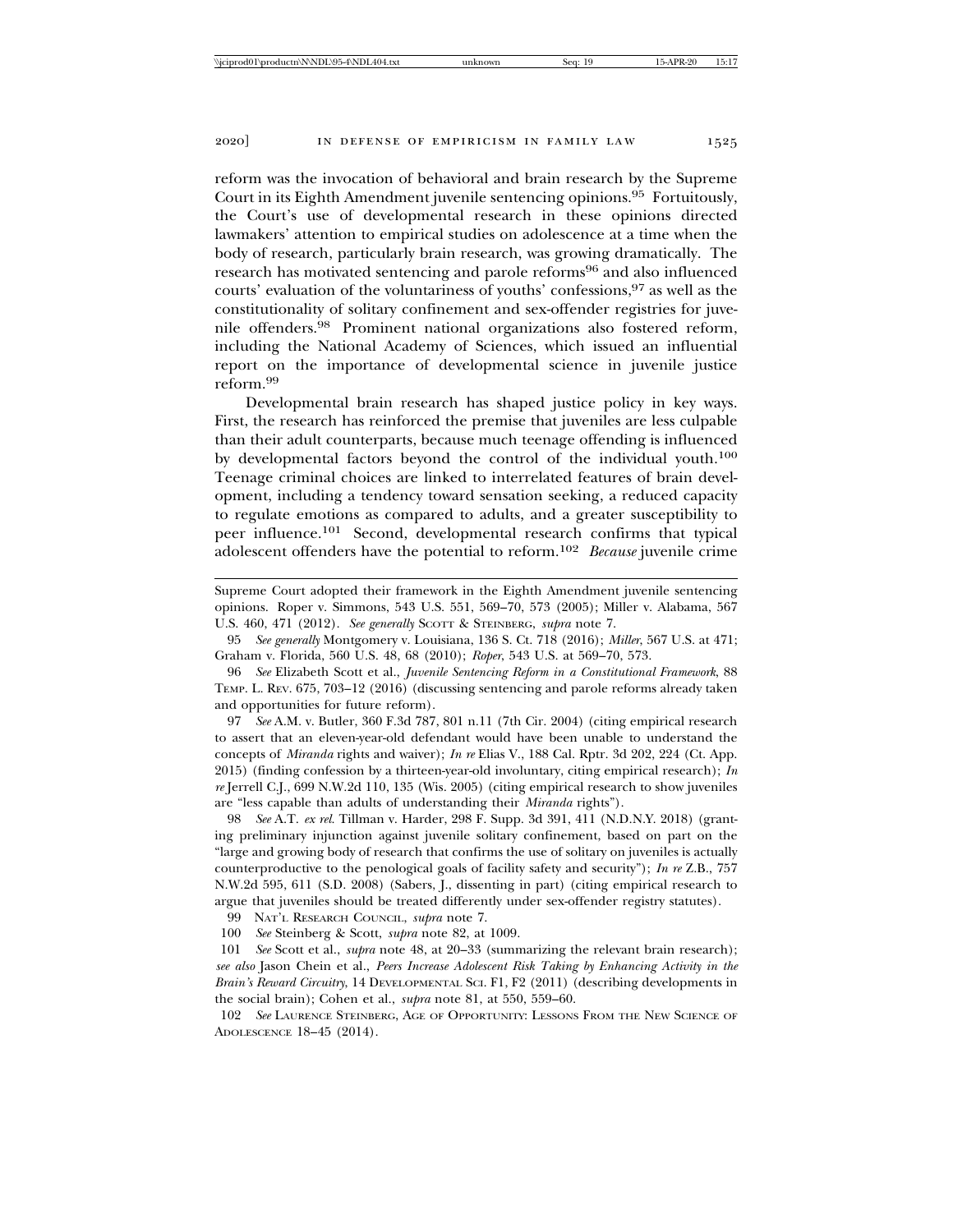is typically a product of immaturity, most delinquent youths are likely to desist as they mature to adulthood<sup>103</sup> and have reasonable prospects of becoming productive adults.104 This realization has focused attention on the importance of correctional responses that facilitate the transition of delinquent youths to noncriminal adulthood.

Reinforcing this response is another body of developmental research confirming the importance of social context for healthy maturation during adolescence.105 A healthy social context provides the conditions for the attainment of skills and capacities that are important to successful adult functioning,106 but social context can also impede healthy maturation. Modern regulators increasingly have embraced the lessons of this research, reducing incarceration (which tends to offer a poor social context for development),107 and shifting resources to community-based programs that provide better conditions and interventions more likely to promote healthy development.<sup>108</sup>

This general behavioral and biological research on adolescence has been augmented by interdisciplinary studies targeting dimensions of adolescent decisionmaking relevant to involvement in criminal activity and to participation in the criminal process. In the MacArthur research networks, teams of neuroscientists and legal scholars studied adolescent and adult choices implicating the features of brain development likely relevant to

106 *See* Laurence Steinberg et al., *Reentry of Young Offenders from the Justice System: A Developmental Perspective*, 2 YOUTH VIOLENCE & JUV. JUST. 21, 25–26 (2004). These conditions include an authoritative parent figure, contact with prosocial peers, and opportunities for autonomous decisionmaking and critical thinking. *See* Urie Bronfenbrenner & Pamela A. Morris, *The Bioecological Model of Human Development*, *in* 1 HANDBOOK OF CHILD PSYCHOLOGY 793, 822 (Richard M. Lerner ed., 6th ed. 2006); B. Bradford Brown & James Larson, *Peer Relationships in Adolescence*, *in* 2 HANDBOOK OF ADOLESCENT PSYCHOLOGY 74, 95 (Richard M. Lerner & Laurence Steinberg eds., 3d ed. 2009); Laurence Steinberg, *We Know Some Things: Parent-Adolescent Relationships in Retrospect and Prospect*, 11 J. RES. ON ADOLESCENCE 1, 7, 14–15 (2001) [hereinafter Steinberg, *We Know Some Things*].

107 NAT'L RESEARCH COUNCIL, *supra* note 7, at 32.

108 The most effective programs seek to empower parents to fulfill their role more effectively and when that is not possible to substitute other adult parent figures who can provide structure and support to delinquent youths. These programs facilitate prosocial peer interactions as well, providing youths with the tools to avoid the influence of antisocial peers in school and in the community setting. They also provide a range of other interventions that support youths, respond to their needs, and assist them in acquiring the skills they need to make the transition to adulthood. *See* Steinberg, *We Know Some Things*, *supra* note 106, at 15–16.

<sup>103</sup> Offending peaks at age seventeen and is then followed by a steep decline in criminal activity. *See* Alex R. Piquero et al., *The Criminal Career Paradigm*, 30 CRIME & JUST. 359, 370 (2003).

<sup>104</sup> The Supreme Court noted juveniles' potential for reform in its Eighth Amendment opinions. *See, e.g.*, Miller v. Alabama, 567 U.S. 460, 479–80 (2012); Graham v. Florida, 560 U.S. 48, 68 (2010).

<sup>105</sup> *See* Leah H. Somerville et al., *A Time of Change: Behavioral and Neural Correlates of Adolescent Sensitivity to Appetitive and Aversive Environmental Cues*, 72 BRAIN & COGNITION 124, 130–31 (2010).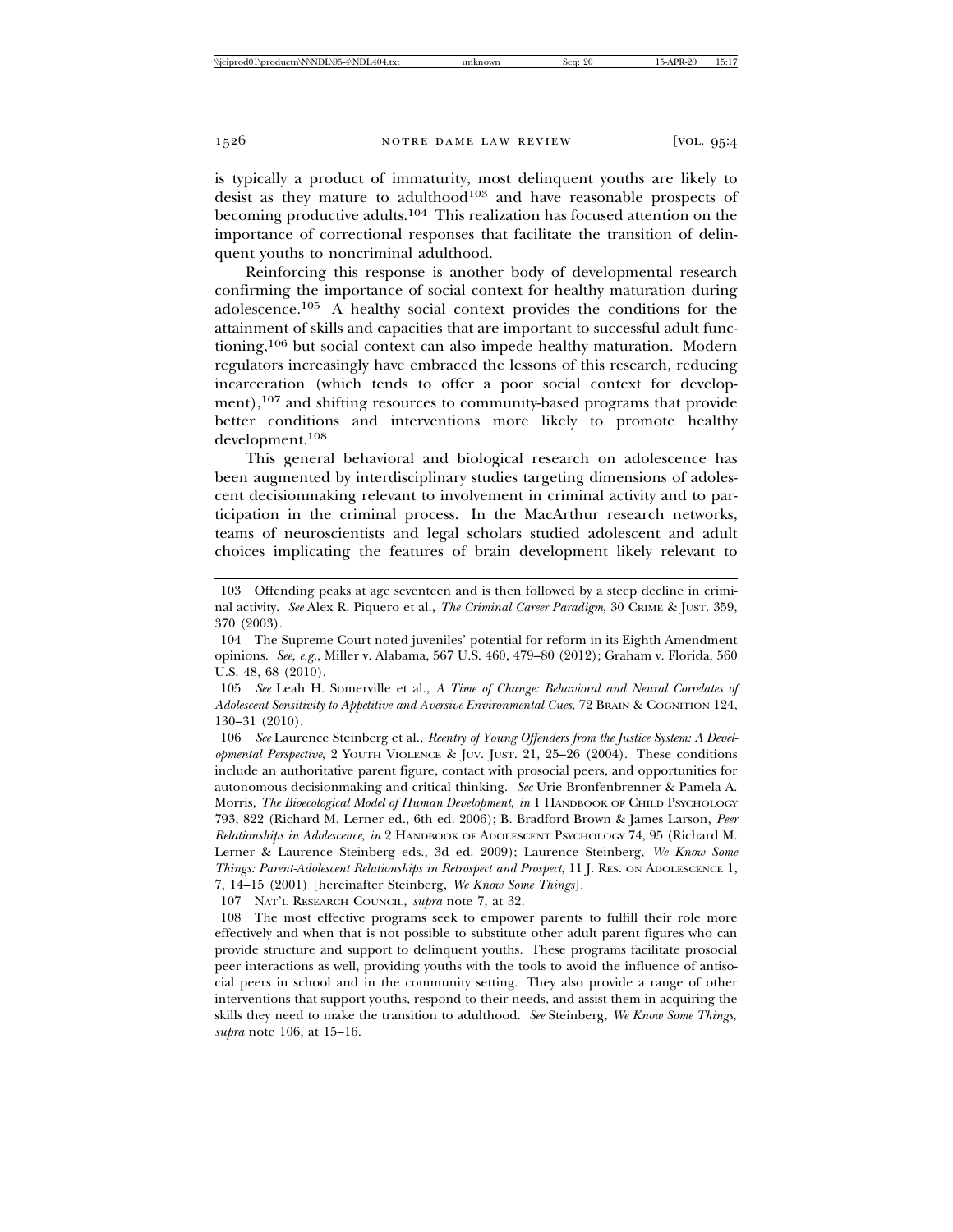engagement in criminal activity, and reported significant differences between adolescents and adults.109 Other scientists have compared adolescents' and adults' comprehension of *Miranda* warnings and competence to participate in the adjudicative process. $110$  These studies, informed by the general developmental research, support the conclusion that youthful offending is developmentally driven and that youths, due to their immaturity, are seriously disadvantaged in navigating the justice system.111 Courts have cited this research in extending special protections to youths in the system.<sup>112</sup>

Research on various juvenile correctional programs has also shaped justice-system reforms. Researchers have studied the effectiveness of different programs and sanctions in reducing reoffending and found some community-based programs to be much more effective than incarceration, at a far lower cost.<sup>113</sup> These studies, together with research on social context<sup>114</sup> and on the harms associated with incarcerating youths, have led states to close institutional facilities and shift resources to communities to fund evidencebased programs that promise better outcomes.<sup>115</sup> This trend away from incarceration affects a broad category of youths in the justice system and is one of the most important of the twenty-first-century reforms grounded in empirical research.

111 A major study on adjudicative competence found that a substantial percentage of youths under age sixteen lack competence to proceed under standards applied to adult defendants. Grisso et al., *supra* note 110, at 333. Several studies have found that the ability to understand *Miranda* warnings is compromised in minors age fifteen and younger. Grisso, *supra* note 110, at 1135–36.

112 *See, e.g.*, *In re* Elias V., 188 Cal. Rptr. 3d 202, 224 (Ct. App. 2015) (citing Grisso's research in finding confession by juvenile involuntary); *In re* Jerrell C.J., 699 N.W.2d 110, 135 n.47 (Wis. 2005) (citing Grisso's research in adopting a requirement that all custodial interrogations of juveniles must be electronically recorded where feasible).

113 Examples of successful cost-effective programs include Multisystemic Therapy, Aggression Replacement Training, Functional Family Therapy, and Multidimensional Treatment Foster Care. *See* NAT'L RESEARCH COUNCIL, *supra* note 7, at 168–69; Elizabeth S. Scott & Laurence Steinberg, *Social Welfare and Fairness in Juvenile Crime Regulation*, 71 LA. L. REV. 35, 75–78 (2010).

114 *See supra* notes 105–06 and accompanying text.

115 *See* Carter Hay et al., *Tracing the Rise of Evidence-Based Juvenile Justice in Florida*, 13 VICTIMS & OFFENDERS 312, 312 (2018); Scott W. Henggeler & Sonja K. Schoenwald, *Evidence-Based Interventions for Juvenile Offenders and Juvenile Justice Policies That Support Them*, 25 SOC. POL'Y REP., no. 1, 2011, at 10; Editorial, *Two Words: Wasteful and Ineffective*, N.Y. TIMES (Oct. 11, 2010), https://www.nytimes.com/2010/10/11/opinion/11mon1.html (describing programs offering community-focused alternatives to incarceration in New York and advocating for further reform along those lines).

<sup>109</sup> This research was reported in Cohen et al., *supra* note 81, at 550, 559–60.

<sup>110</sup> Thomas Grisso, *Juveniles' Capacities to Waive* Miranda *Rights: An Empirical Analysis*, 68 CALIF. L. REV. 1134 (1980); Thomas Grisso et. al*, Juveniles' Competence to Stand Trial: A Comparison of Adolescents' and Adults' Capacities as Trial Defendants,* 27 LAW & HUM. BEHAV. 333 (2003); Elizabeth S. Scott & Thomas Grisso, *Developmental Incompetence, Due Process, and Juvenile Justice Policy*, 83 N.C. L. REV. 793, 820–27 (2005).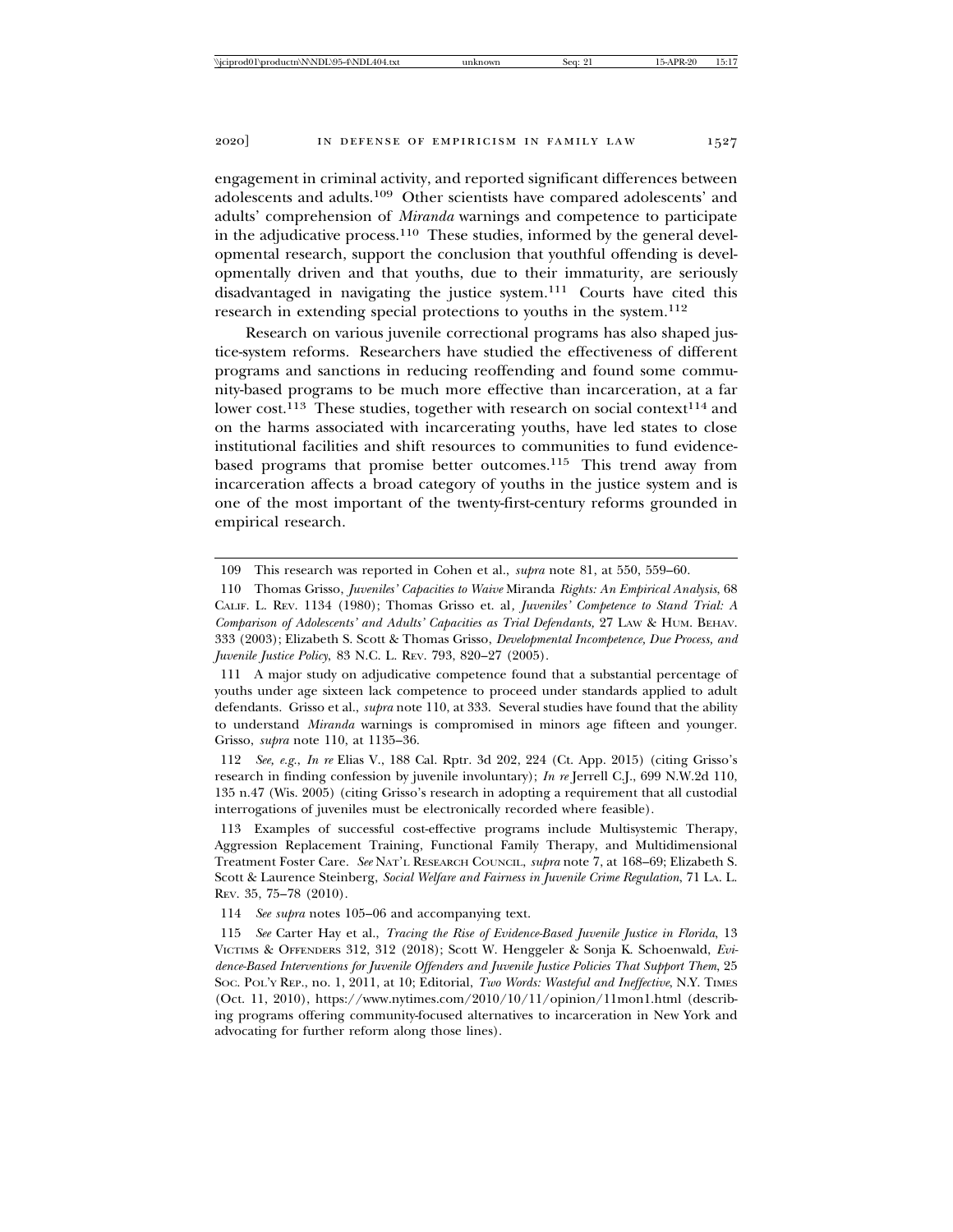## *B. State Regulation of Families*

The second area in which empirical research has had an important impact is in the regulation of the family and of the parent-child relationship. Here, progress has been more uneven than in the juvenile justice context. Child development research and studies of foster-care outcomes provide strong support for contemporary policies restricting state intervention in families that disrupts the child's relationship with her parents. Other research on early childhood and on the needs of children in single parent families has influenced lawmakers to provide prekindergarten and other prevention programs to children.<sup>116</sup> But the potential impact of early childhood research is far from fully realized. Although a consensus holds that early childhood prevention programs enhance children's healthy development and are cost effective, states have been slow to provide these services.<sup>117</sup>

Over the past several decades, child protection policy has seesawed; in some periods family preservation is prioritized, while in others, a child protection rationale has justified an aggressive interventionist approach. In recent years, lawmakers have increasingly embraced family preservation.<sup>118</sup> Many factors have contributed to this move and empirical research has not played a major explicit role. But family preservation policies are strongly supported and reinforced by consistent findings in child development research, clarifying that a strong parent-child relationship is critical for healthy child development and that disruption of this relationship threatens serious harm to the child.119 A regime of robust parental rights protects this critical relationship by restricting state intervention in the family and limiting the harms that often follow from intervention and removal. It is well understood today that children suffer serious harm from the instability that follows removal from parental custody, even if their parents' care has been suboptimal.120 Moreover, studies also find that children fare poorly in foster care and that the state often fails to promote their well-being when it disrupts families.<sup>121</sup> This research can stabilize the current approach of grounding child protection in a principle of family preservation, supporting families and restricting removal of children from their homes.<sup>122</sup>

<sup>116</sup> *See, e.g.*, Huntington & Scott, *supra* note 8.

<sup>117</sup> *Id.*

<sup>118</sup> *Id.*

<sup>119</sup> For the foundational work on the importance of attachment and the harms from disruption, see 1 JOHN BOWLBY, ATTACHMENT AND LOSS 27–30, 209, 326, 330 (1969); 2 *id.* at 3–16, 245–56 (1973); and 3 *id.* at 7–14, 397–411 (1980).

<sup>120</sup> *See* Huntington & Scott, *supra* note 8.

<sup>121</sup> Clare Huntington, *Rights Myopia in Child Welfare*, 53 UCLA L. REV. 637, 661 (2006) (describing the harmful short- and long-term consequences of foster care).

<sup>122</sup> CHILD WELFARE INFO. GATEWAY, CHILDREN'S BUREAU, REASONABLE EFFORTS TO PRE-SERVE OR REUNIFY FAMILIES AND ACHIEVE PERMANENCY FOR CHILDREN 1 (2020), https://www .childwelfare.gov/pubPDFs/reunify.pdf (noting that all states require child welfare agencies to make reasonable efforts to help families remedy conditions and prevent child removal); *The Child Welfare Placement Continuum: What's Best for Children?*, NAT'L CONF. ST. LEGISLATURES (Nov. 3, 2019), http://www.ncsl.org/research/human-services/the-child-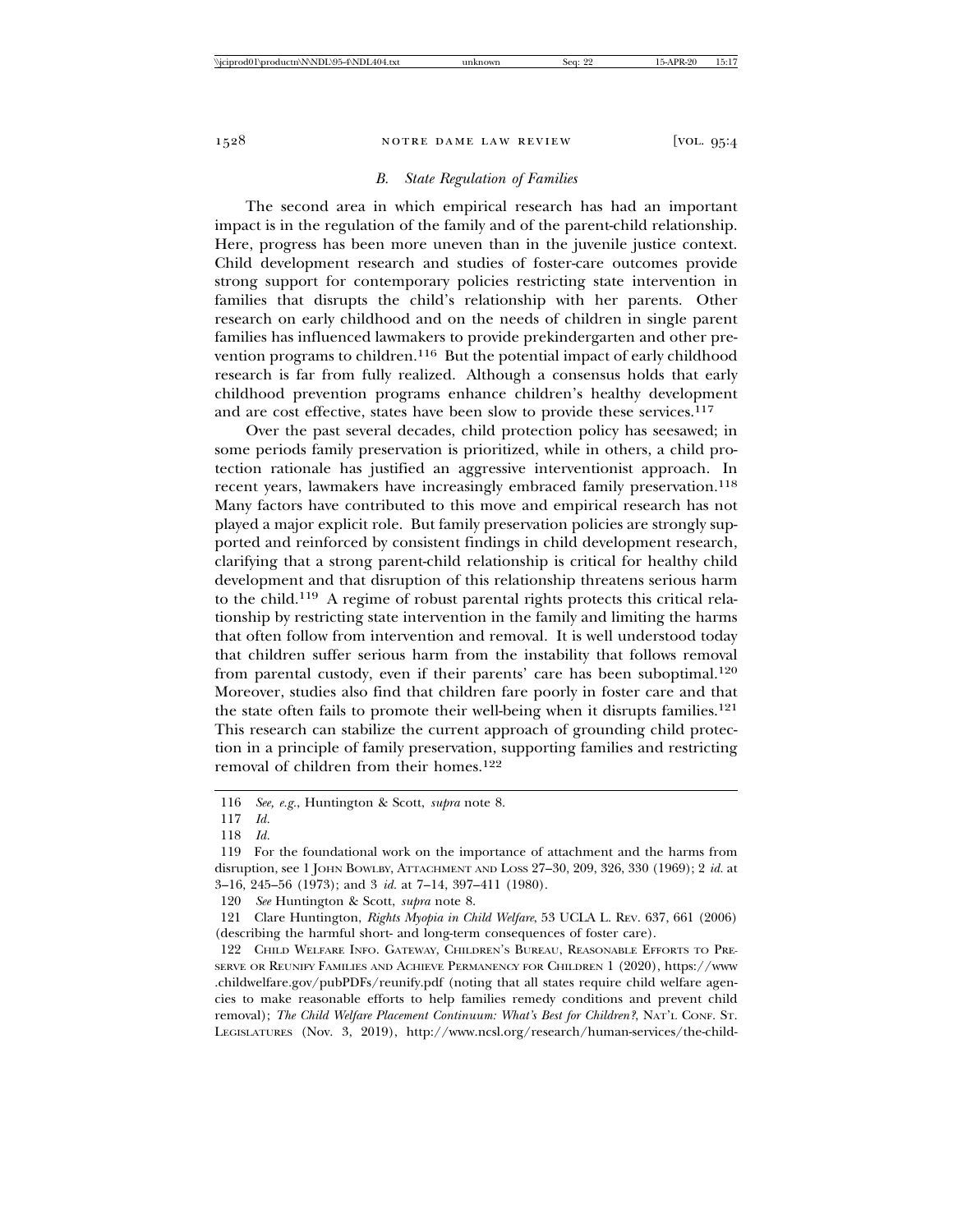The child development research has played a key role in a recent debate in which some legal scholars have challenged strong parental rights as a vestige of an outdated regime.123 In response, other scholars have marshaled child development research in support of policies protecting parental rights and restricting state intervention.<sup>124</sup> Scholars in the second group have also argued that protection from state intervention is especially important for children of color and low-income families given the disparities in the child welfare system.125 Parental rights provide a shield against excessive state intrusion driven by racial and ethnic bias.126

A more controversial use of science in child welfare practice is predictive analytics, employed in decisionmaking about intervention in families and removal of children. Critics argue that this technology produces high falsepositive rates and that some factors incorporated into the algorithm are biased against poor families of color.<sup>127</sup> But these criticisms go largely to the accuracy of the current algorithms. Improvement potentially can result in an instrument to assist human decisionmakers, who are also biased against poor families and often inclined to intervene excessively. At a minimum, predic-

124 *See* MARTIN GUGGENHEIM, WHAT'S WRONG WITH CHILDREN'S RIGHTS 35–39 (2005); DOROTHY ROBERTS, SHATTERED BONDS: THE COLOR OF CHILD WELFARE 267–76 (2002); Emily Buss, *Adrift in the Middle: Parental Rights After* Troxel v. Granville, 2000 SUP. CT. REV. 279, 285–90; Huntington & Scott, *supra* note 8; Elizabeth S. Scott & Robert E. Scott, *Parents as Fiduciaries*, 81 VA. L. REV. 2401 (1995).

welfare-placement-continuum-what-s-best-for-children.aspx ("Ideally, a child at risk of abuse or neglect can remain with his or her birth family and receive in-home services designed to strengthen and support the family . . . .").

<sup>123</sup> *See* Anne C. Dailey & Laura A. Rosenbury, *The New Law of the Child*, 127 YALE L.J. 1448, 1456 (2018) (challenging the importance of parental authority in contemporary family law). These authors argue that parental rights play an important protective role for very young children but, beyond this period, parental rights should be limited by "situating the parent-child relationship within a larger web of children's relationships and interests." *Id.* at 1510; *see also* James G. Dwyer, *Parents' Religion and Children's Welfare: Debunking the Doctrine of Parents' Rights*, 82 CALIF. L. REV. 1371, 1426–39 (1994) (opposing parental rights); Katherine Hunt Federle, *Children's Rights and the Need for Protection*, 34 FAM. L.Q. 421 (2000).

<sup>125</sup> *See* GUGGENHEIM, *supra* note 124; ROBERTS, *supra* note 124; Huntington & Scott, *supra* note 8.

<sup>126</sup> *See* Huntington & Scott, *supra* note 8.

<sup>127</sup> *See* Glaberson, *supra* note 70, at 345 ("Algorithms trained on data representing historical biases will inherit those biases."); Sarah Valentine, *Impoverished Algorithms: Misguided Governments, Flawed Technologies, and Social Control*, 46 FORDHAM URB. L.J. 364, 378–87 (2019) (discussing the dramatic burdens false positives impose on individuals and noting that "[t]he Los Angeles County Office of Child Protection halted the adoption of another child welfare algorithm when auditing indicated a ninety-five percent false-positive rate"); *supra* notes 70–72 and accompanying text. The technology is also criticized on the ground that it is opaque, with developers holding proprietary rights. *See* Robert Brauneis & Ellen P. Goodman, *Algorithmic Transparency for the Smart City*, 20 YALE J.L. & TECH. 103, 153–59 (2018).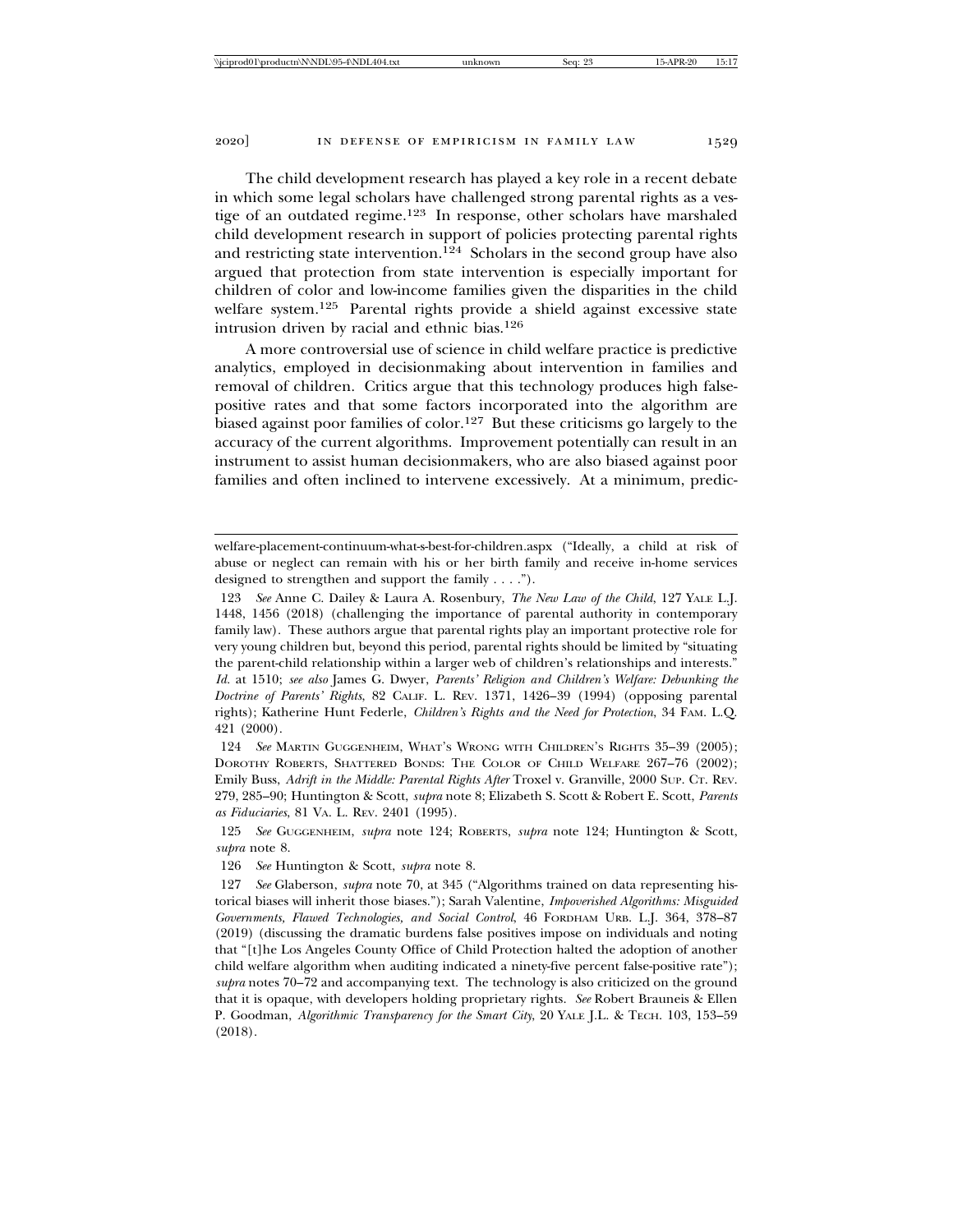tive-analytic outcomes can serve as a limiting device, restraining state actors from excessive intervention.128

Other scientifically based family policies have begun to emerge. Child development research and theory strongly supports the value for child wellbeing of family support and educational programs early in life.<sup>129</sup> Longitudinal research on fragile families supports that these programs can offer benefits to children in poverty, and especially to those in single-parent families.130 On the basis of empirical evidence, states from Oklahoma to Vermont have adopted universal preschool programs; moreover, some states have embraced parenting education, childcare, and other social support programs that have been shown to strengthen families with young children.<sup>131</sup> Given the clear evidence that family support programs enhance child well-being for the most vulnerable families and are also cost effective, advocates argue that progress toward adopting these programs and toward embracing a preventive approach to child welfare has been very slow.132

\*\*\*

The two examples of domains in which empirical research has had an important impact on family law and policy offer some lessons on effective deployment of science in this realm and on avoidance of various kinds of misuse. First, in both the juvenile-justice and family-intervention contexts, the bodies of research shaping legal policy are substantial and grounded in extensive general developmental knowledge that has accrued over an extended period. Behavioral and biological scientists studying child and adolescent development employ methodological tools carefully without advocacy goals; their objective is to map human development. Studies are overlapping and cumulative and are guided by scientific values and norms and subject to rigorous peer review. Second, this foundation of developmental research has been augmented by demographic research and by more targeted studies employing a range of methodologies, including longitudinal and cross-sectional research examining legal issues of interest, from the competence of individuals at different ages to participate in the legal process to the outcomes of children in various placements in the child welfare and justice systems. The findings of these studies converge with those of the underlying

132 These authors show that lawmakers have long embraced a crisis intervention approach rather than a preventive approach that supports families. *Id.*

<sup>128</sup> In other words, the state actor's decision to intervene must be confirmed by the algorithm.

<sup>129</sup> *See* LYNN A. KAROLY ET AL., RAND CORP., EARLY CHILDHOOD INTERVENTIONS 55–86 (2005) (summarizing research on the benefits of early childhood intervention).

<sup>130</sup> *See* Deborah Lowe Vandell et al., *Do Effects of Early Child Care Extend to Age 15 Years? Results from the NICHD Study of Early Child Care and Youth Development*, 81 CHILD DEV. 737, 738 (2010) (citing studies). *See generally* Arthur J. Reynolds et al., *Long-Term Effects of an Early Childhood Intervention on Educational Achievement and Juvenile Arrest: A 15-Year Follow-Up of Low-Income Children in Public Schools*, 285 JAMA 2339 (2001).

<sup>131</sup> Huntington & Scott, *supra* note 8.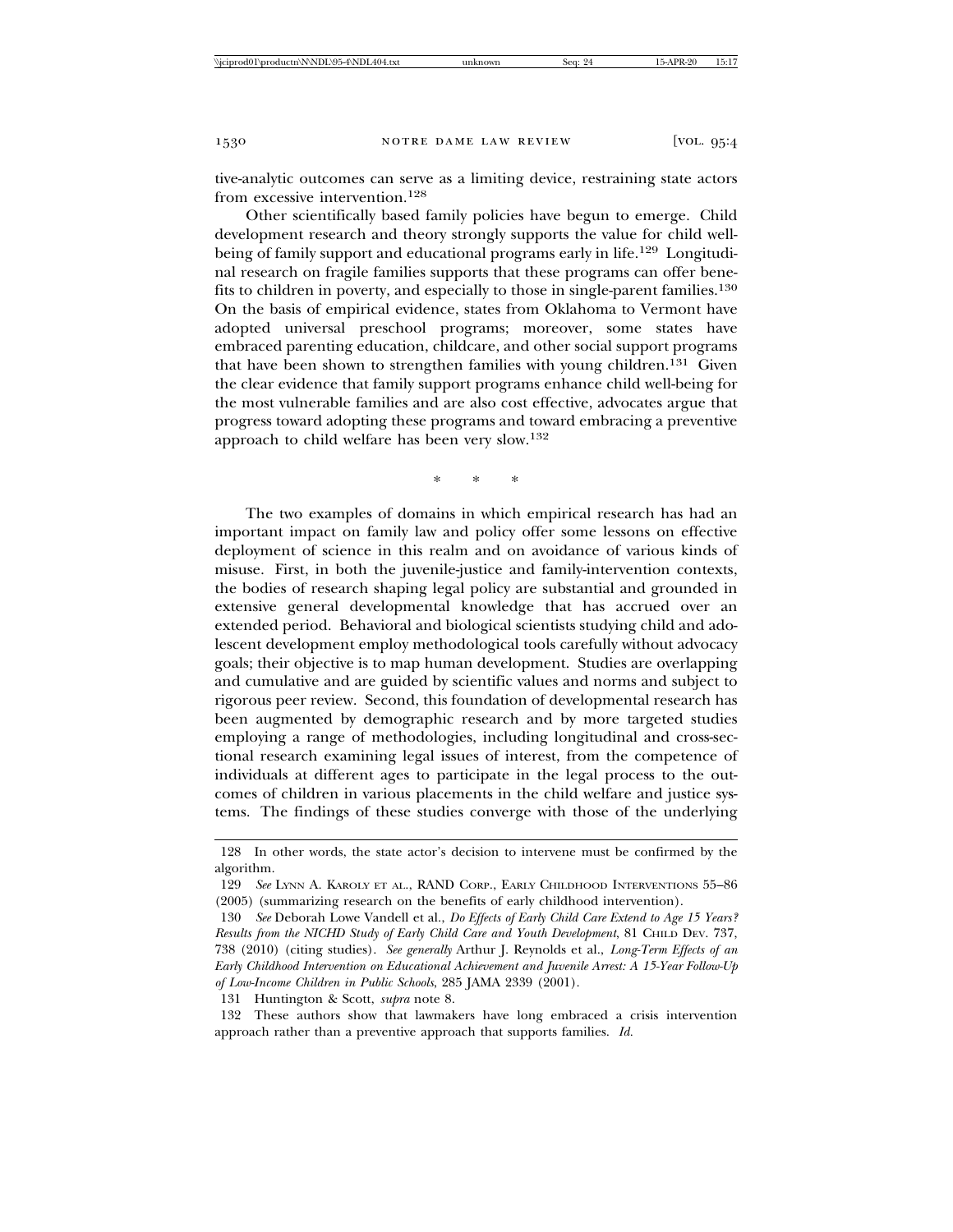developmental research and present a coherent account of child and adolescent abilities and behavior. For example, research on the relationship between age and adjudicative competence, comprehension of *Miranda* rights, and the capacity to make informed abortion decisions are all consistent with general research on cognitive development in decision-making ability during adolescence.133 This convergence enhances confidence in the reliability and validity of the research. Program evaluation studies are prominent in both juvenile-justice and family-support contexts and also are consistent with underlying developmental research (and indeed are often grounded in that research), allowing decisionmakers to confidently measure the cost and effectiveness of different interventions.

## III. EMPIRICAL FAMILY LAW AND VALUE COMPETITION

Some critics express concern that the turn toward empiricism may obscure important value competitions in family law or have undue influence on how different values are prioritized. Clare Huntington argues that research on child outcomes may undermine the value assigned to protecting parents in vulnerable groups that have suffered historic discrimination.134 For example, Huntington is concerned that if studies were to show that Native American children fared better in white adoptive families than in tribal placements, protection of family and tribal rights would be threatened, despite historic discrimination.<sup>135</sup> Further, because research findings must result in measurable outcomes, critics note that intangible matters that are hard to quantify (for example, a child's sense of security in her family or identity with her tribe) may not be studied, and therefore are likely to be discounted by lawmakers.136 Ultimately, Huntington proposes that in debates of competing values, scientific empirical input should be limited. On her view, science is relevant to deciding how much different legal rules

<sup>133</sup> *See* Grisso, *supra* note 110, at 1151–60 (*Miranda* study); Grisso et al., *supra* note 110, at 333–36 (study of adjudicative competence); Lois A. Weithorn & Susan B. Campbell, *The Competency of Children and Adolescents to Make Informed Treatment Decisions*, 53 CHILD DEV. 1589, 1590 (1982) (study of abortion decisionmaking).

<sup>134</sup> *See* Huntington, *supra* note 2, at 233.

<sup>135</sup> *See id.*

<sup>136</sup> For example, a child's sense of security with family is much harder to measure than academic progress or developmental milestones. *See* Huntington, *supra* note 2, at 253 n.140, 284–85. Similar arguments have been made in other contexts. *See* Jane H. Aiken & Stephen Wizner, *Measuring Justice*, 2013 WIS. L. REV. 79, 80–81 (discussing the difficulties in quantifying adequate legal representation for poor and marginalized communities); Darryl K. Brown, *Cost-Benefit Analysis in Criminal Law*, 92 CALIF. L. REV. 323, 325 (2004) (arguing the heavy costs of criminal law enforcement have been discounted by lawmakers in part because they are difficult to quantify); David C. Kimball-Stanley, *The "Relationship Premium": Should Cost-Benefit Analysis Include the Value of Human Connections?*, 48 ENVTL. L. REP. 10,402, 10,402 (2018) (arguing that cost-benefit analyses discount the unquantifiable but significant value of human relationships).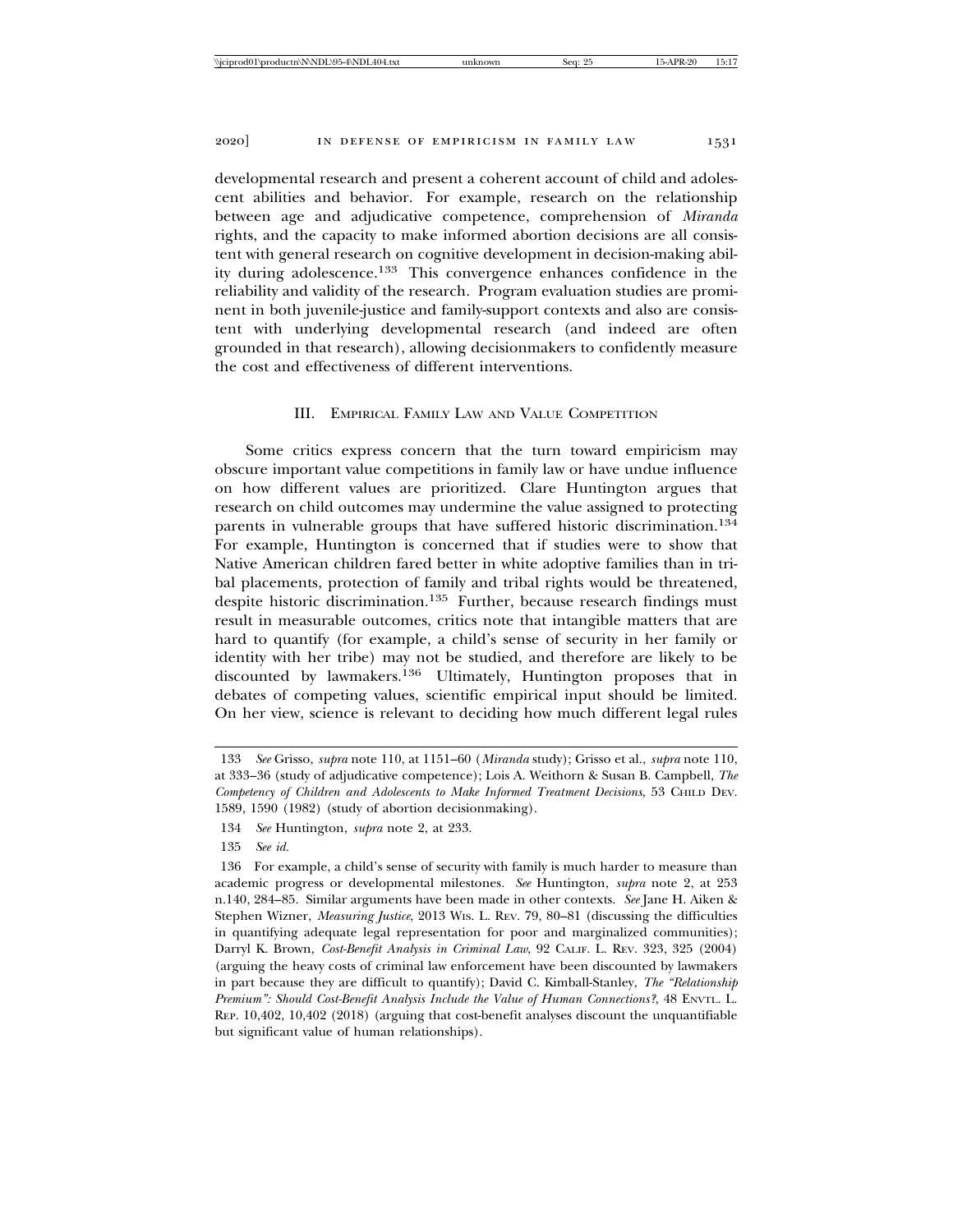will advance certain values, but it should not replace a robust debate about the values themselves.137

Huntington's critique of empiricism raises valid concerns and highlights the importance of separating empirical and nonempirical dimensions of values debates. But the task is Herculean (as Huntington acknowledges) because values often have empirical content, and accuracy in evaluating the stakes of the value contest is critically important. Ultimately, on my view, the problem of misuse of science discussed earlier looms larger than this more foundational concern.

To be sure, values shape family law and policy, and competing values often cannot be prioritized based on empirical knowledge. Early in the movement to apply social science research to family law matters, Robert Mnookin warned enthusiastic interdisciplinary scholars that many issues were not resolvable on the basis of empirical knowledge.138 Thus a court applying the best interest standard to determine child custody must prioritize among various goals—and often science will provide little guidance.<sup>139</sup> But scientific research sometimes *is* relevant to evaluating and weighing one value against another. Although there is a risk that research support will distort the weighing of values in the legal arena, lawmakers often do not lose sight of the value competition. For example, the law protects parental authority by maintaining a privilege to use reasonable corporal punishment or (in some states) to withhold vaccines from their children, despite substantial evidence that these practices can be harmful.<sup>140</sup> Further, research demonstrating that a minor by age fourteen is capable of making an informed medical decision weighs in favor of authorizing minors to make autonomous abortion decisions.141 But this has done little to resolve the debate over minors' access to abortion, and lawmakers in many states impose restrictions on minors in deference to parental authority.142 Finally, as discussed above, powerful research evidence supporting the benefits of investments in early childhood has had only modest influence on a child welfare system that valorizes liberta-

141 *See* Weithorn & Campbell, *supra* note 133, at 1590.

142 *See* RESTATEMENT OF CHILDREN AND THE LAW § 19.02 cmt. a & reporters' note (AM. LAW INST., Tentative Draft No. 2, 2019).

<sup>137</sup> *See* Huntington, *supra* note 2, at 282–91, 296–303 (proposing a limited role for empirical evidence in the context of competing values but also noting the numerous ways the distinction between facts and values collapses).

<sup>138</sup> *See* Mnookin, *supra* note 19.

<sup>139</sup> *See id.* at 260 ("Deciding what is best for a child poses a question no less ultimate than the purposes and values of life itself.").

<sup>140</sup> *See* RESTATEMENT OF CHILDREN AND THE LAW § 3.24 cmt. c (AM. LAW INST., Tentative Draft No. 1, 2018) (discussing rationales for the parental privilege to use reasonable corporal punishment, despite evidence that corporal punishment is not effective and can cause harm when harsh). For a discussion of the parental right to withhold vaccines, see generally Erwin Chemerinsky & Michele Goodwin, Essay, *Compulsory Vaccination Laws Are Constitutional*, 110 NW. U. L. REV. 589 (2016); and Frej Klem Thomsen, *Childhood Immunization,* Vaccine Hesitancy, and Provaccination Policy in High-Income Countries, 23 PSYCHOL. PUB. POL'Y & L. 324 (2017).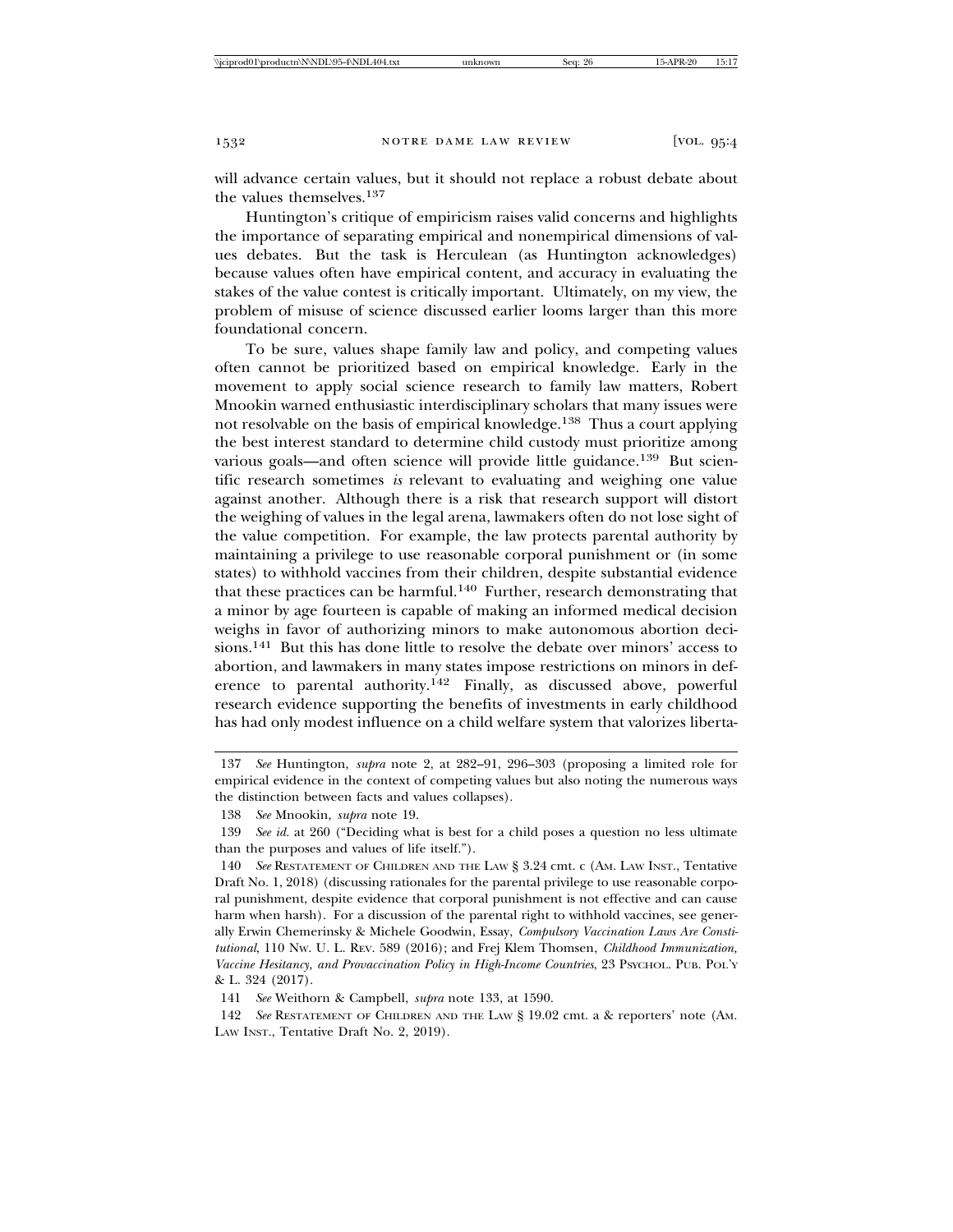rian values associated with self-sufficiency.143 These examples suggest that empirical research may be invoked in legal debates implicating core values and it may be relevant to weighing one value against another. But empirical knowledge does not necessarily determine how values are prioritized, nor does empirical input obscure the competition. In each of these examples,

courts and other lawmakers have not discounted the values competing with those supported by research; indeed, often the empirical support gets short shrift.

On my view, the application of relevant empirical knowledge grounded in sound science to legal policy debates is usually beneficial. Research can reinforce or diminish the importance of the underlying values themselves in particular contexts.144 It can also play a key—and legitimate—role in prioritizing contested values. For example, studies showing that youths have a poorer understanding of *Miranda* warnings than do adults, are far more susceptible to coercive influence by authority figures, and confess at much higher rates have led some states to adopt special protections for youths in interrogation.145 Effectively, these lawmakers, on the basis of this empirical evidence, have prioritized the value of fairness to accused youths over that of public protection. If youths and adults responded similarly in interrogation, there would be no need or call for reform. Similarly, if adolescents were incompetent to make informed medical decisions about abortion, the argument for prioritizing their reproductive autonomy over parental authority would be weaker. The research strengthens the claim for prioritizing the value of autonomy over that of parental authority.

The debates of concern to critics often involve contexts in which child well-being is thought to be in competition with parental authority and family privacy. To be sure, as Huntington suggests, opponents of special protections for Native American parents under the Indian Child Welfare Act may invoke research challenging whether these policies promote (at least some aspects of) individual children's well-being.146 But good empirical research can often assist to resolve value contests in ways that support parental authority. Consider, for example, the complex, and ultimately beneficial, role that research has played in the modern formulation of the parental privilege to use reasonable physical discipline. Some child advocates have pointed to research showing the harms of corporal punishment and to expert opinions advocating for abolition of the parental privilege.147 Supporters of the privi-

<sup>143</sup> *See supra* text accompanying notes 129–32.

<sup>144</sup> Thus, research weakens parental autonomy claims to withhold vaccines from children. *See supra* note 140 and accompanying text.

<sup>145</sup> RESTATEMENT OF CHILDREN AND THE LAW § 14.21 cmt. c (AM. LAW INST., Tentative Draft No. 1, 2018) (discussing research on minors' reduced comprehension of *Miranda* rights); *id.* § 14.21 cmt. h (discussing research on minors' vulnerability to coercion and increased rates of confessions). The Restatement follows states that provide special protections (presence of counsel) for younger minors. *Id.* § 14.22 (Tentative Draft No. 1, 2018). 146 Huntington, *supra* note 2, at 286–87.

<sup>147</sup> *See e.g.*, Comm. on Psychosocial Aspects of Child & Family Health, Am. Acad. of Pediatrics, *Guidance for Effective Discipline*, 101 PEDIATRICS 723, 726 (1998) (concluding that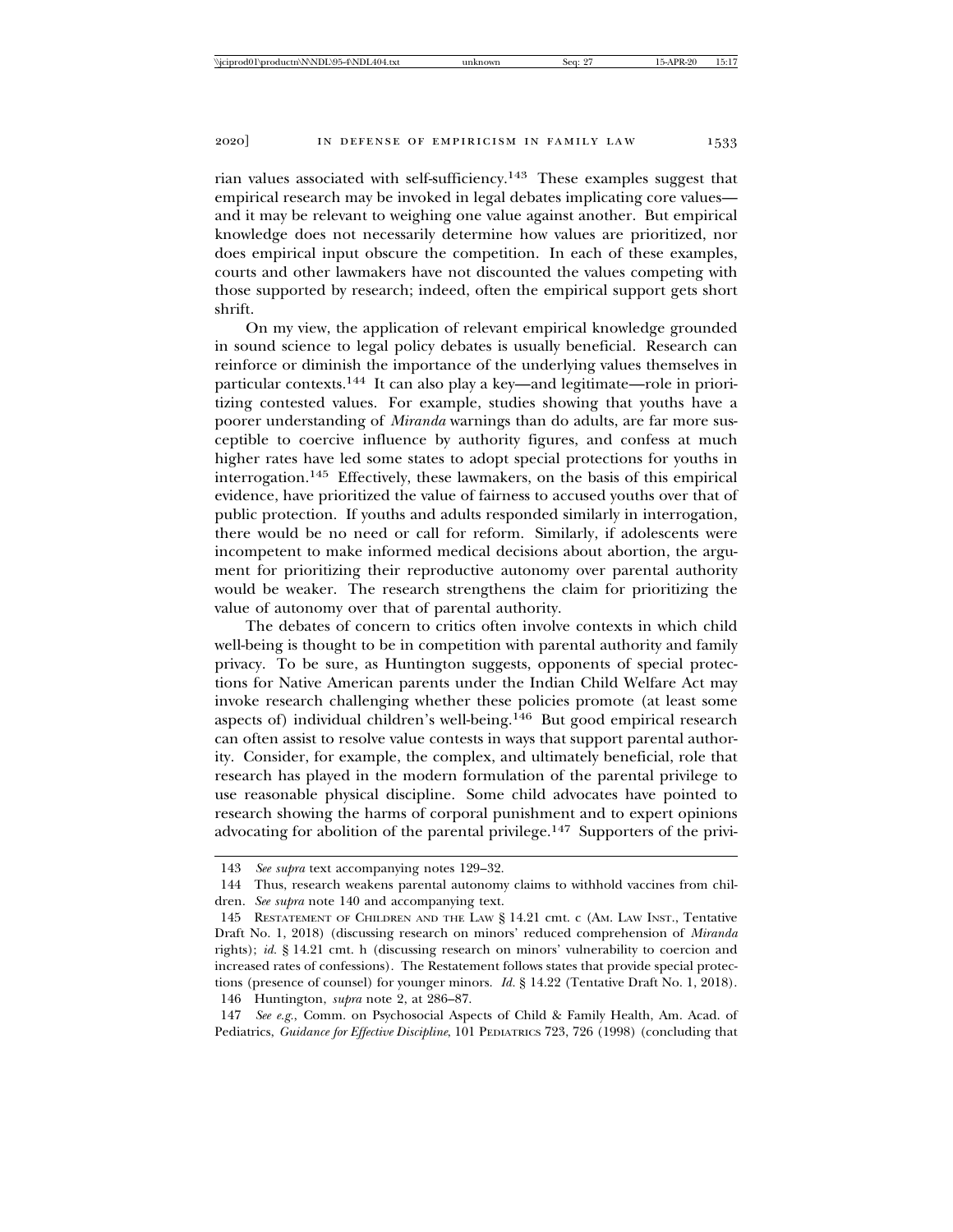lege have not defended corporal punishment as a practice.148 Rather, they have pointed out that research evidence indicates that only harsh punishment (and not spanking) is harmful to child well-being.<sup>149</sup> Just as important, opponents of abolition have argued that physical discipline continues to be used by black parents, and redefining it as child abuse would expand opportunities for state intervention in families already subject to intrusive state oversight.150 Instead of abolition, lawmakers have modernized the privilege to prohibit forms of punishment that were once acceptable but that are now understood to be harmful to children and therefore not "reasonable."151 In the value competition between child well-being and family privacy, the research ultimately demonstrated that the two values could be reconciled.

In evaluating the role that empirical research should play in family law and policy, it is important to ask: Compared to what? Often the alternative basis for empirical conclusions and assumptions is human intuition and judgment, which seems more concerning. A court is on shaky ground when it relies on the "pages of human experience" in support of its conclusion that parents usually consider only their child's interest in admitting the child to a psychiatric hospital.152 On most issues on which competing principles and values are interwoven with empirical assumptions and questions, sophisticated use of sound research, if available, will usually be superior to intuition and speculation as a means of informing those questions—because it will

148 *See* Huntington & Scott, *supra* note 8 (arguing that the privilege is justified as a limit on harmful state intervention, which disproportionately affects communities of color). The Restatement of Children and the Law comments offer several modern rationales for the privilege, including respect for family integrity, pluralism, and parental decisionmaking*. See* RESTATEMENT OF CHILDREN AND THE LAW § 3.24 cmt. c (AM. LAW INST., Tentative Draft No. 1, 2018).

149 *See* Diana Baumrind et al., *Ordinary Physical Punishment: Is It Harmful? Comment on* Gershoff (2002), 128 PsyCHOL. BULL. 580, 581 (2002) (finding that although there is scientific consensus that "overly severe forms of corporal punishment" are detrimental, there is no consensus about spanking); Huntington & Scott, *supra* note 8, at 38–41 (describing research that supports this conclusion).

150 *See* Huntington & Scott, *supra* note 8, at 38–41 (favoring the privilege to use reasonable corporal punishment based on concerns about expanding harmful state intervention into families already at risk of disruption, particularly low-income families and families of color). *See* RESTATEMENT OF CHILDREN AND THE LAW § 3.24 cmt. c (AM. LAW INST., Tentative Draft No. 1, 2018).

151 Huntington & Scott, *supra* note 8, at 39 n.255 (citing RESTATEMENT OF CHILDREN AND THE LAW § 3.24(b) (AM. LAW INST., Tentative Draft No. 1, 2018) (providing that a use of punishment that causes more than transient marks is not reasonable)).

152 Parham v. J.R., 442 U.S. 584, 602–04 (1979).

<sup>&</sup>quot;spanking is a less effective strategy than time-out or removal of privileges for reducing undesired behavior in children"); Elizabeth T. Gershoff, *More Harm than Good: A Summary of Scientific Research on the Intended and Unintended Effects of Corporal Punishment on Children*, LAW & CONTEMP. PROBS., Spring 2010, at 31, 40–56 (summarizing unintended negative effects of corporal punishment and concluding the harms outweigh the benefits); Elizabeth T. Gershoff & Andrew Grogan-Kaylor, *Spanking and Child Outcomes: Old Controversies and New Meta-Analyses*, 30 J. FAM. PSYCHOL. 453, 457 (2016) (finding a correlation, though not causation, between spanking and detrimental outcomes for children).